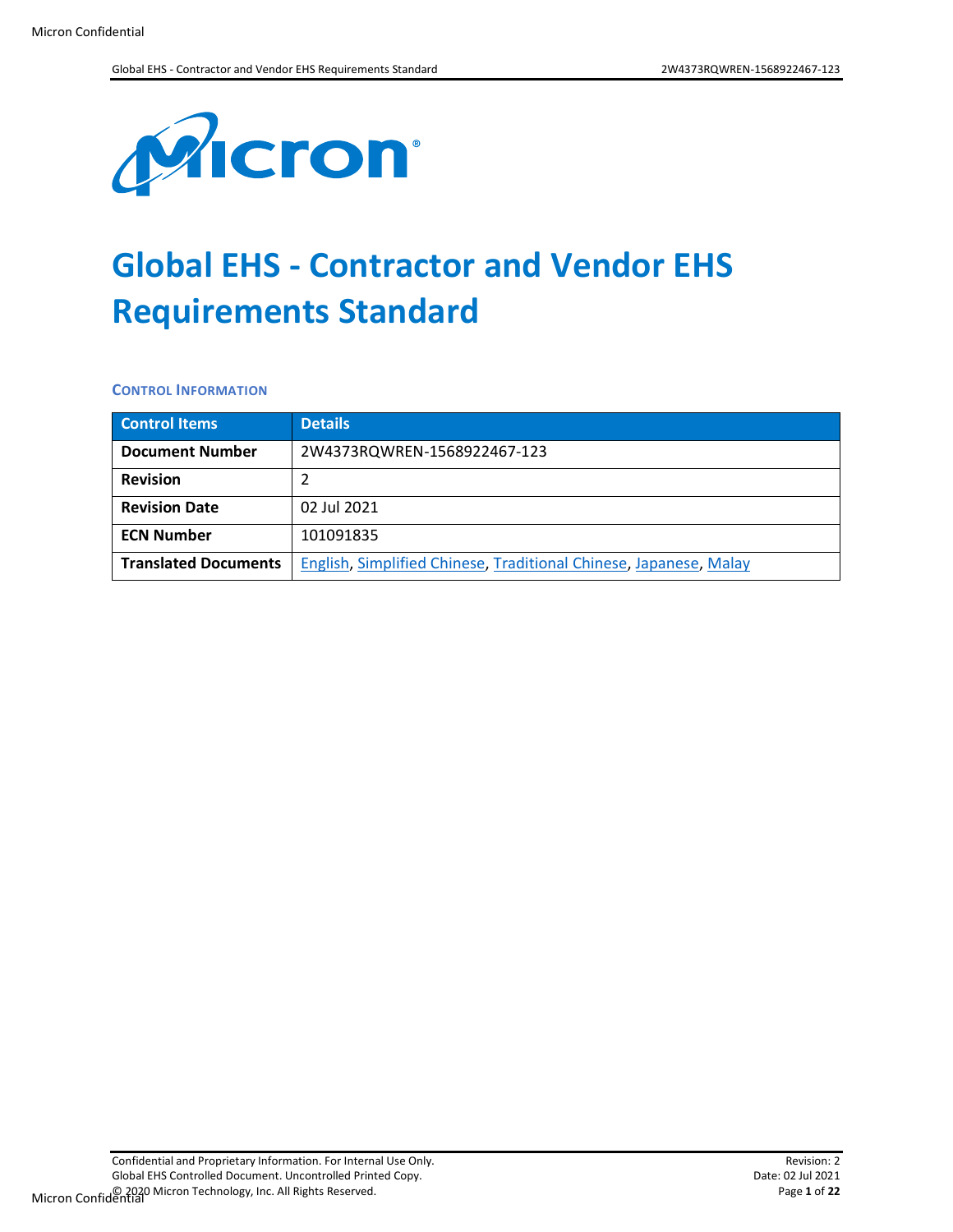# **Contents**

| 1 |        |  |  |
|---|--------|--|--|
| 2 |        |  |  |
| 3 |        |  |  |
| 4 |        |  |  |
| 5 |        |  |  |
| 6 |        |  |  |
|   | 6.1    |  |  |
|   | 6.2    |  |  |
|   | 6.3    |  |  |
|   | 6.4    |  |  |
|   | 6.5    |  |  |
|   | 6.6    |  |  |
|   | 6.7    |  |  |
|   | 6.7.1  |  |  |
|   | 6.7.2  |  |  |
|   | 6.7.3  |  |  |
|   | 6.7.4  |  |  |
|   | 6.7.5  |  |  |
|   | 6.7.6  |  |  |
|   | 6.7.7  |  |  |
|   | 6.7.8  |  |  |
|   | 6.7.9  |  |  |
|   | 6.7.10 |  |  |
|   | 6.7.11 |  |  |
|   | 6.7.12 |  |  |
|   | 6.7.13 |  |  |
|   | 6.7.14 |  |  |
|   | 6.7.15 |  |  |
|   | 6.7.16 |  |  |
|   | 6.7.17 |  |  |
|   | 6.7.18 |  |  |
|   | 6.7.19 |  |  |
|   | 6.8    |  |  |
| 7 |        |  |  |
| 8 |        |  |  |
| 9 |        |  |  |

# **Tables**

No table of figures entries found.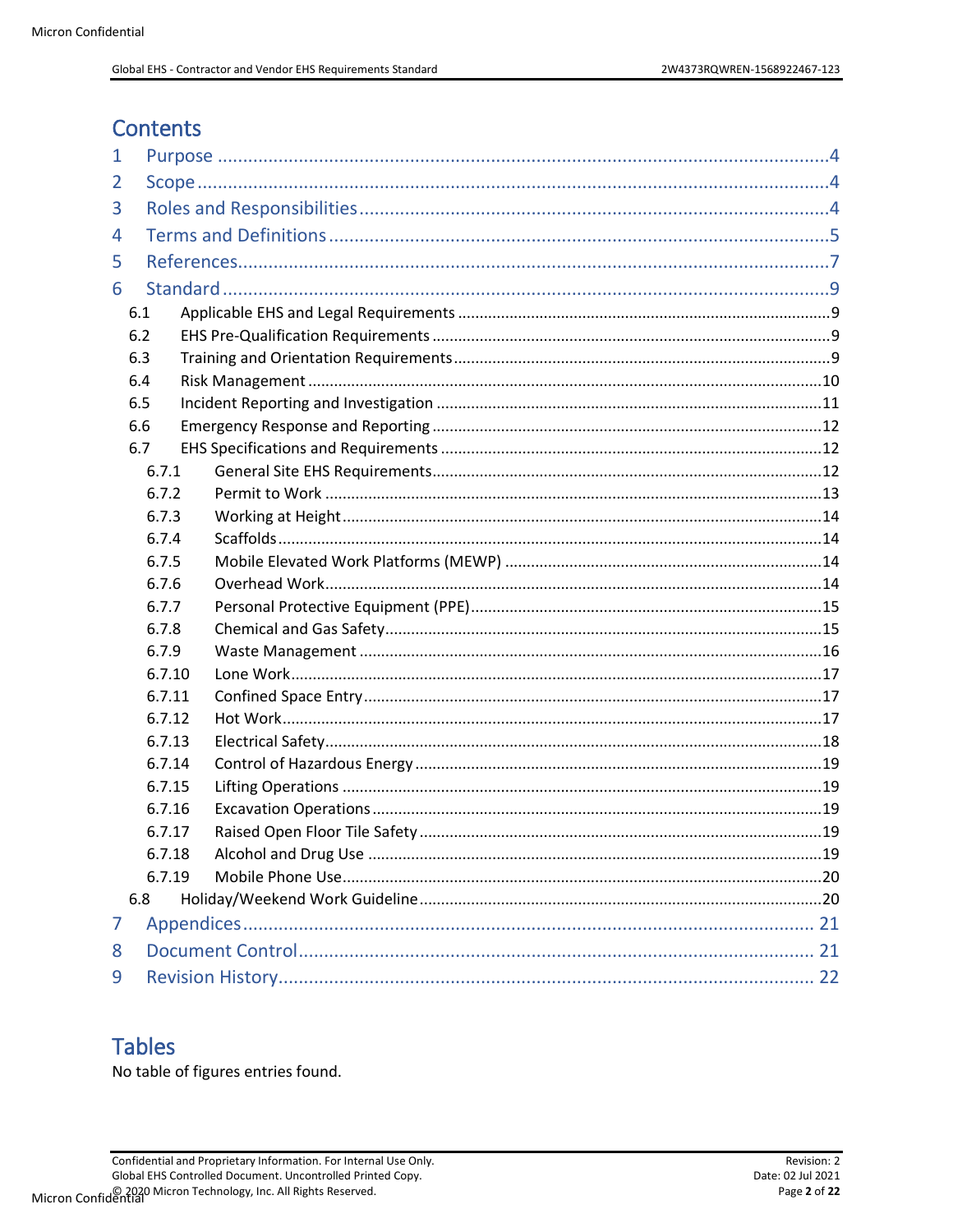# Table of Figures

No table of figures entries found.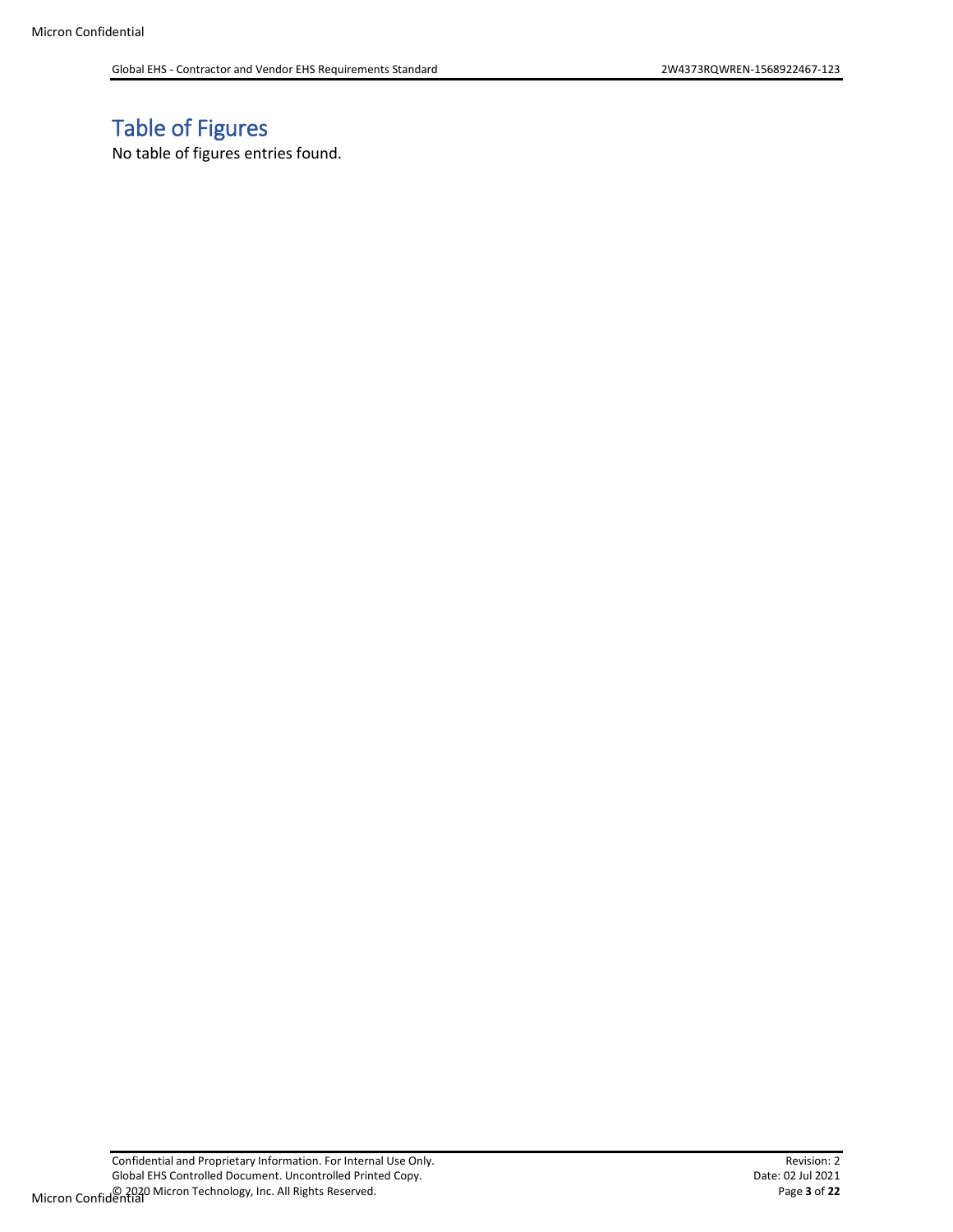# <span id="page-3-0"></span>1 Purpose

This standard defines the requirements and responsibilities of Contractors and Vendors who work at Micron locations.

Activities at Micron can include complex tool installations, gas and chemical systems and other high-risk activities that may have a significant impact on site EHS performance, legal compliance and an increased risk of incident and injury without proper oversight and controls. Even simple tasks may pose an increased risk if sufficient care is not taken to ensure that Contractor employees meet minimum requirements with regards to safety standards.

When attached to a Contractor and Vendor agreement, this standard becomes part of the contract terms. The Contractor and Vendor must ensure that the requirements put forth in this standard are met and that their employees and subcontractor employees are trained and comply with all aspects of this standard. Each Micron site, may at their discretion, include a written addendum that identifies additional local and site requirements.

# <span id="page-3-1"></span>2 Scope

| <b>Items</b>           | <b>Details</b>                                                                                          |
|------------------------|---------------------------------------------------------------------------------------------------------|
| Site(s) Impacted       | All Micron locations                                                                                    |
| <b>Target Audience</b> | Site Leadership, Global and Site EHS, Global and Site Facilities, Global and Site Procurement,<br>Legal |
| Applicability          | This standard does not cover greenfield Construction Contractors.                                       |

# <span id="page-3-2"></span>3 Roles and Responsibilities

| <b>Roles</b>                                 | <b>Responsibilities</b>                                                                                                                                                                                                                                                                                                                                                                                                                                                                                                         |
|----------------------------------------------|---------------------------------------------------------------------------------------------------------------------------------------------------------------------------------------------------------------------------------------------------------------------------------------------------------------------------------------------------------------------------------------------------------------------------------------------------------------------------------------------------------------------------------|
| Site Leadership,<br>Site EHS, or<br>designee | Supervision and implementation of Micron EHS policies and standards for Contractors<br>٠<br>and Vendors at the site level and that they are in compliance with applicable local legal<br>regulations.<br>Ensure that Contractor and Vendor employees are appropriately briefed on Micron<br>٠<br>global and site EHS requirements before commencing work at Micron locations.                                                                                                                                                   |
| <b>Global EHS</b>                            | Maintain and ensure Global EHS - Contractor and Vendor EHS Requirements Standard<br>٠<br>is up to date.<br>Audit the compliance of the standard through regular audits and/or site reviews.<br>٠<br>Ensure that the criteria in the SLP Ariba system or any new Procurement suppliers<br>٠<br>management system are aligned with Micron Contractor and Vendor EHS Standard<br>pre-qualification requirements.                                                                                                                   |
| Procurement                                  | Include Global EHS - Contractor and Vendor EHS Requirements Standard into<br>٠<br>Procurement supplier onboarding process.<br>Ensure that the EHS qualification criteria are extracted from this standard and consult<br>٠<br>Global EHS with any changes to EHS criteria in SLP system.<br>Inform Micron Contractors and Vendors of changes and updates to this standard.<br>٠<br>Manage business relationship with contracting Contractors and Vendors through<br>٠<br>quarterly business review and other monitoring system. |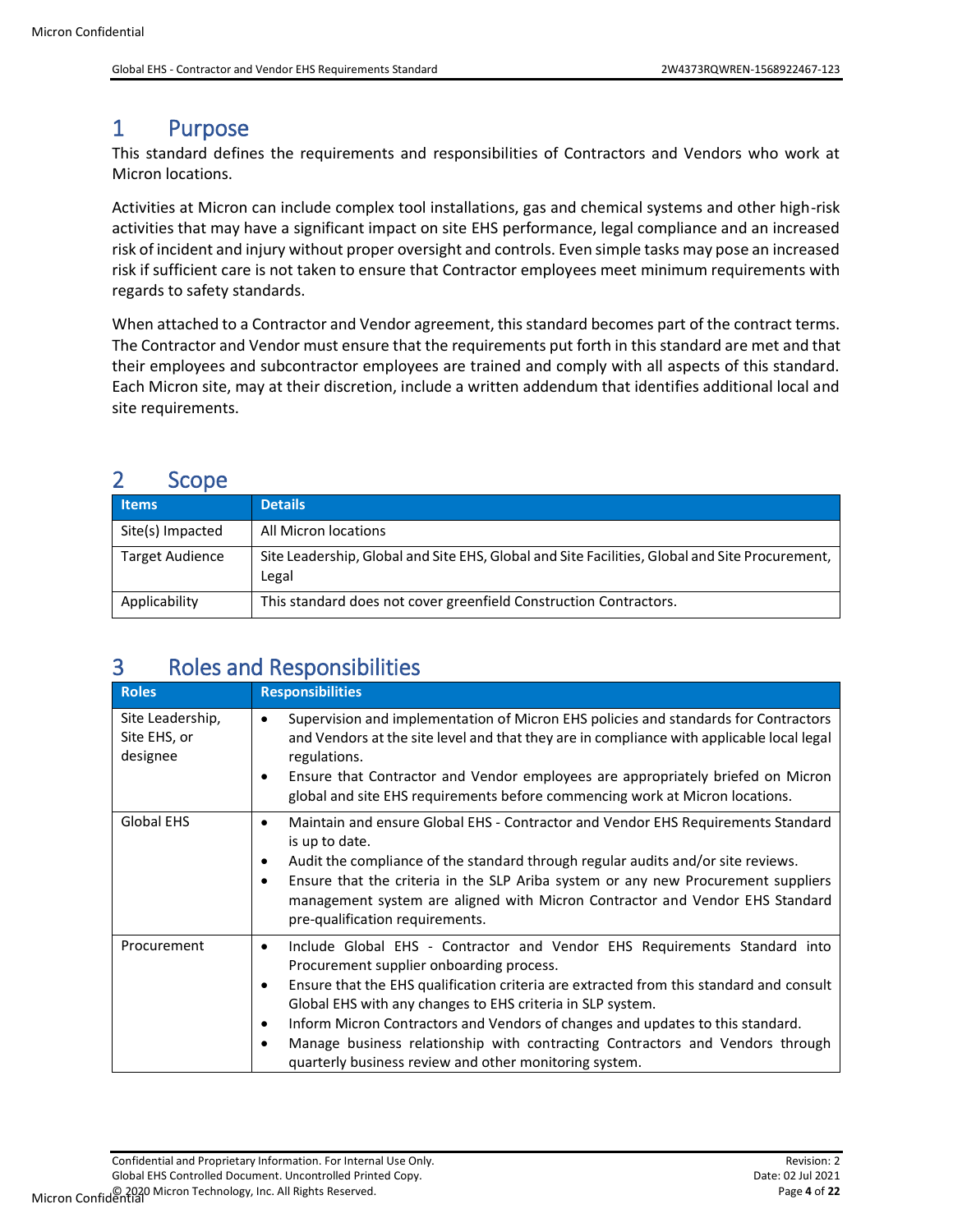| <b>Roles</b>                                            | <b>Responsibilities</b>                                                                                                                                                                                                                                                                                                                                                                                                                                                                                                                                                              |
|---------------------------------------------------------|--------------------------------------------------------------------------------------------------------------------------------------------------------------------------------------------------------------------------------------------------------------------------------------------------------------------------------------------------------------------------------------------------------------------------------------------------------------------------------------------------------------------------------------------------------------------------------------|
|                                                         | Include EHS pre-qualification elements for Contractors and Vendors into Micron<br>$\bullet$<br>Supplier Compliance Assessment system and evaluate them on their compliance risk<br>profile.<br>Work with Micron EHS and Host to issue Contractors and Vendors with Supplier Quality<br>$\bullet$<br>Notification (SQN) for significant contractor non-conformance identified by Micron.                                                                                                                                                                                              |
| Micron Host                                             | Ensure Contractor or Vendor companies comply with this standard.<br>$\bullet$<br>Work with EHS representative to ensure that Contractors and Vendors are<br>$\bullet$<br>appropriately briefed and trained on Micron site EHS requirements before<br>commencement of work.                                                                                                                                                                                                                                                                                                           |
| Contractor and<br>Vendor<br>Management or<br>Supervisor | Each Contractor and Vendor is responsible for ensuring their work activities meet all<br>$\bullet$<br>applicable local legal regulations, as well as the requirements contained in this<br>standard.<br>Before starting work at Micron, Contractors and Vendors must contact their Micron<br>$\bullet$<br>Host or site EHS to clarify any EHS requirements stipulated in this standard (if<br>applicable)<br>Ensure all applicable local EHS legal requirements are adhered to throughout the<br>$\bullet$<br>course of the activities being carried out while at a Micron location. |
| Contractor and<br>Vendor Employees                      | Each Contractor and Vendor Employee is responsible for following Micron EHS Policies<br>$\bullet$<br>and Standards as well as local legal regulations.                                                                                                                                                                                                                                                                                                                                                                                                                               |

# <span id="page-4-0"></span>4 Terms and Definitions

| <b>Terms</b>                     | <b>Definitions</b>                                                                                                                                                                                                                                                                                                                                                                                                                                                                                                                                                                                                  |
|----------------------------------|---------------------------------------------------------------------------------------------------------------------------------------------------------------------------------------------------------------------------------------------------------------------------------------------------------------------------------------------------------------------------------------------------------------------------------------------------------------------------------------------------------------------------------------------------------------------------------------------------------------------|
| CoHE                             | <b>Control of Hazardous Energy</b>                                                                                                                                                                                                                                                                                                                                                                                                                                                                                                                                                                                  |
|                                  | The placement of a lock and tag on an energy isolating device, in accordance with an<br>established energy isolating procedure (EIP), ensuring that the energy isolating device and<br>the equipment being controlled cannot be operated until the lock is removed.                                                                                                                                                                                                                                                                                                                                                 |
| Contractor and<br>Vendor         | Any external person, firm, company, supplier, or combination thereof (including any<br>employee, servant, or agent thereof), that enters into a contract or agreement with Micron<br>to deliver services, products or perform work, including equipment/tool vendors.                                                                                                                                                                                                                                                                                                                                               |
|                                  | For ease of reference, the term Contractor will be used throughout this document.                                                                                                                                                                                                                                                                                                                                                                                                                                                                                                                                   |
| <b>EHS</b>                       | <b>Environmental, Health, and Safety</b>                                                                                                                                                                                                                                                                                                                                                                                                                                                                                                                                                                            |
| <b>EHS Event</b><br>Notification | Micron's communication tool for notification to interested parties throughout the company<br>of critical EHS-related incidents. Event notifications may be in the form of a First Alert or an<br>Event Sharing.                                                                                                                                                                                                                                                                                                                                                                                                     |
| <b>EHS Incident</b>              | An unplanned natural, operational, or human event that causes or has the potential to<br>cause a negative impact to an organization's people, property, or environment. An EHS-<br>related incident can also be the result of planned activities with unexpected significant non-<br>routine consequences. Examples of an EHS-related incident include but are not limited to:<br>work-related injury, release of material to the environment, unknown odors in the work<br>environment, illness of work force, etc. If not managed properly, an incident can escalate<br>into an emergency, crisis, or a disaster. |
| Emergency                        | A sudden, unplanned, serious event or situation that has the potential of putting human<br>life, the environment, or property at risk such as earthquake, explosion, fire, or release of<br>hazardous energy or chemicals.                                                                                                                                                                                                                                                                                                                                                                                          |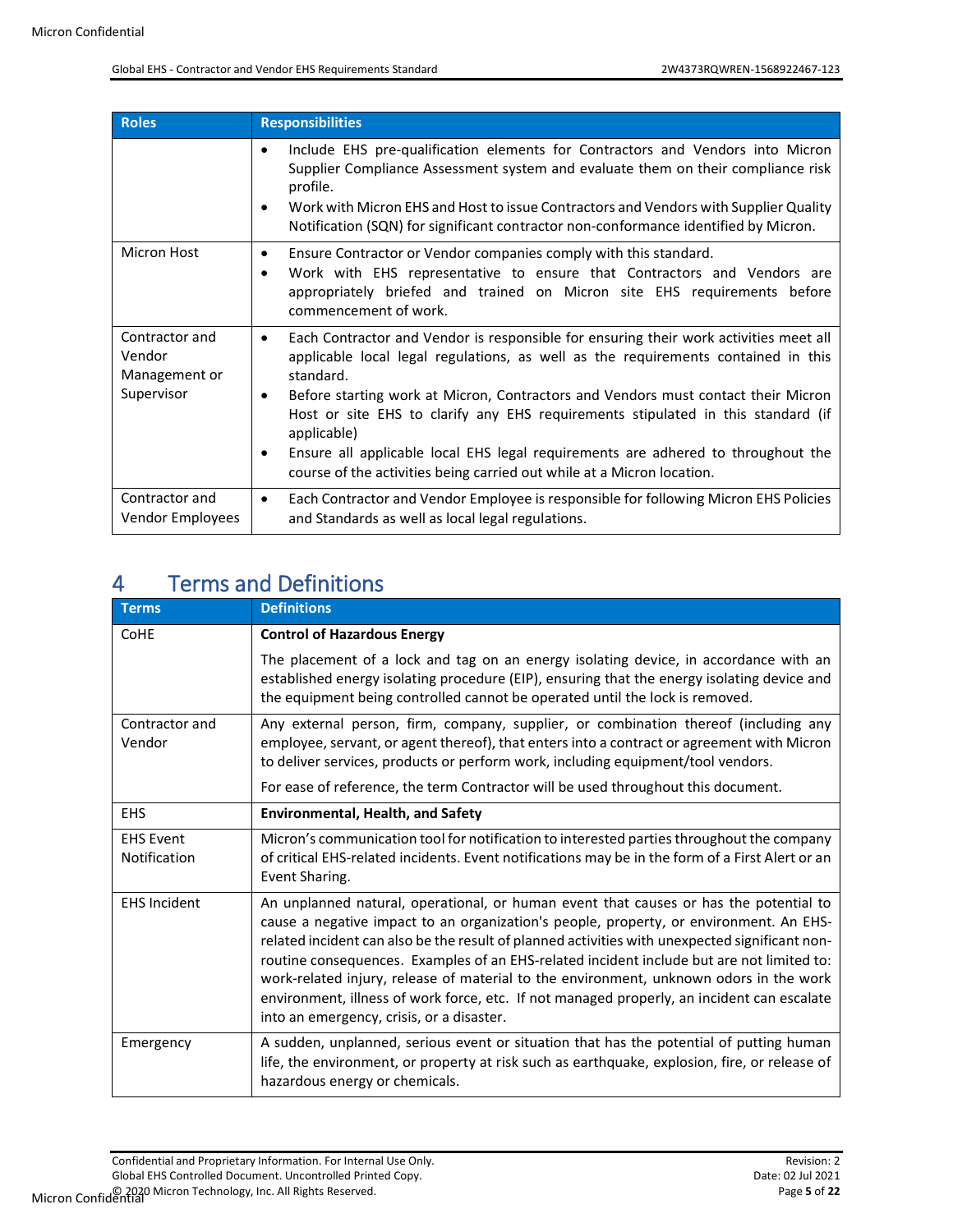| Terms                             | <b>Definitions</b>                                                                                                                                                                                                                                                                                                                                                                                                                                                                                                                                        |
|-----------------------------------|-----------------------------------------------------------------------------------------------------------------------------------------------------------------------------------------------------------------------------------------------------------------------------------------------------------------------------------------------------------------------------------------------------------------------------------------------------------------------------------------------------------------------------------------------------------|
| <b>ERT</b>                        | <b>Emergency Response Team</b>                                                                                                                                                                                                                                                                                                                                                                                                                                                                                                                            |
|                                   | A team responsible for responding to emergencies.                                                                                                                                                                                                                                                                                                                                                                                                                                                                                                         |
| Evacuation                        | To leave a working place or area because of a potential hazard or danger. An evacuation<br>can be initiated by an alarm or a person who is aware of the danger.                                                                                                                                                                                                                                                                                                                                                                                           |
| <b>GHS</b>                        | Globally Harmonized System of Classification and Labelling of Chemicals                                                                                                                                                                                                                                                                                                                                                                                                                                                                                   |
|                                   | Defines and classifies the hazards of chemical products and communicates health and<br>safety information on labels and safety data sheets.                                                                                                                                                                                                                                                                                                                                                                                                               |
|                                   | A GHS compliant Safety Data Sheet contains 16 chapters (Identification, Hazard(s)<br>identification, Composition/information on ingredients, First-aid measures, Fire-fighting<br>measures, Accidental release measures, Handling and Storage, Exposure controls/personal<br>protection, Physical and chemical properties, Stability and reactivity, Toxicological<br>information, Ecological information, Disposal considerations, Transport information,<br>Regulatory information, Other information).                                                 |
| Hazardous<br>Chemical             | Any chemical which is classified as a health hazard, physical hazard, or environmental<br>hazard by Globally Harmonized System of Classification and Labeling of Chemicals (GHS).                                                                                                                                                                                                                                                                                                                                                                         |
| <b>JHA</b>                        | <b>Job Hazard Analysis</b>                                                                                                                                                                                                                                                                                                                                                                                                                                                                                                                                |
|                                   | A technique that focuses on job tasks as a way to identify hazards before they cause an<br>accident. A JHA focuses on the relationship between the worker, the task, the tools, and<br>the work environment. Once identified, the hazards can be eliminated or controlled.<br>In the context of emergency response, a JHA is intended to be a pause after emergency<br>response to plan what actions are going to be performed next, potential risks and<br>mitigation efforts. This may also be used for non-emergency work such as<br>decontaminations. |
| Legal / Regulatory<br>Requirement | A requirement coming from a law, regulation, or standard that can be legally enforced.                                                                                                                                                                                                                                                                                                                                                                                                                                                                    |
| Lost Day Case Rate                | The Lost Day Case Rate is calculated as followed:                                                                                                                                                                                                                                                                                                                                                                                                                                                                                                         |
|                                   | $=\frac{Number\ of\ loss\ day\ cases\ x\ 200,000}{Number\ of\ man\ hours\ worked}$                                                                                                                                                                                                                                                                                                                                                                                                                                                                        |
|                                   |                                                                                                                                                                                                                                                                                                                                                                                                                                                                                                                                                           |
|                                   | The lost day case rate may be calculated on a per month, per year or rolling rate as needed.                                                                                                                                                                                                                                                                                                                                                                                                                                                              |
| <b>Micron Host</b>                | Micron employee responsible for bringing a Contractor or Vendor onsite to perform work.                                                                                                                                                                                                                                                                                                                                                                                                                                                                   |
| <b>Near Miss</b>                  | An undesired event that, under slightly different circumstances, could have resulted in<br>harm to people, damage to property, equipment, the environment, or a loss of process.                                                                                                                                                                                                                                                                                                                                                                          |
| <b>OSHA Recordable</b>            | The OSHA Recordable Incident Rate is calculated as follows:                                                                                                                                                                                                                                                                                                                                                                                                                                                                                               |
| <b>Incident Rate</b>              | $=\frac{Number\ of\ recordedable\ cases\ x\ 200,000}{8}$                                                                                                                                                                                                                                                                                                                                                                                                                                                                                                  |
|                                   | Number of man hours worked                                                                                                                                                                                                                                                                                                                                                                                                                                                                                                                                |
|                                   | The incident rate may be calculated on a per month, per year or rolling rate as needed.                                                                                                                                                                                                                                                                                                                                                                                                                                                                   |
| <b>PPE</b>                        | <b>Personal Protective Equipment</b>                                                                                                                                                                                                                                                                                                                                                                                                                                                                                                                      |
|                                   | Any of a series of specialized devices, clothing or equipment worn by employees for<br>protection against hazards. PPE includes anything from gloves to full-body suits with self-<br>contained breathing apparatus.                                                                                                                                                                                                                                                                                                                                      |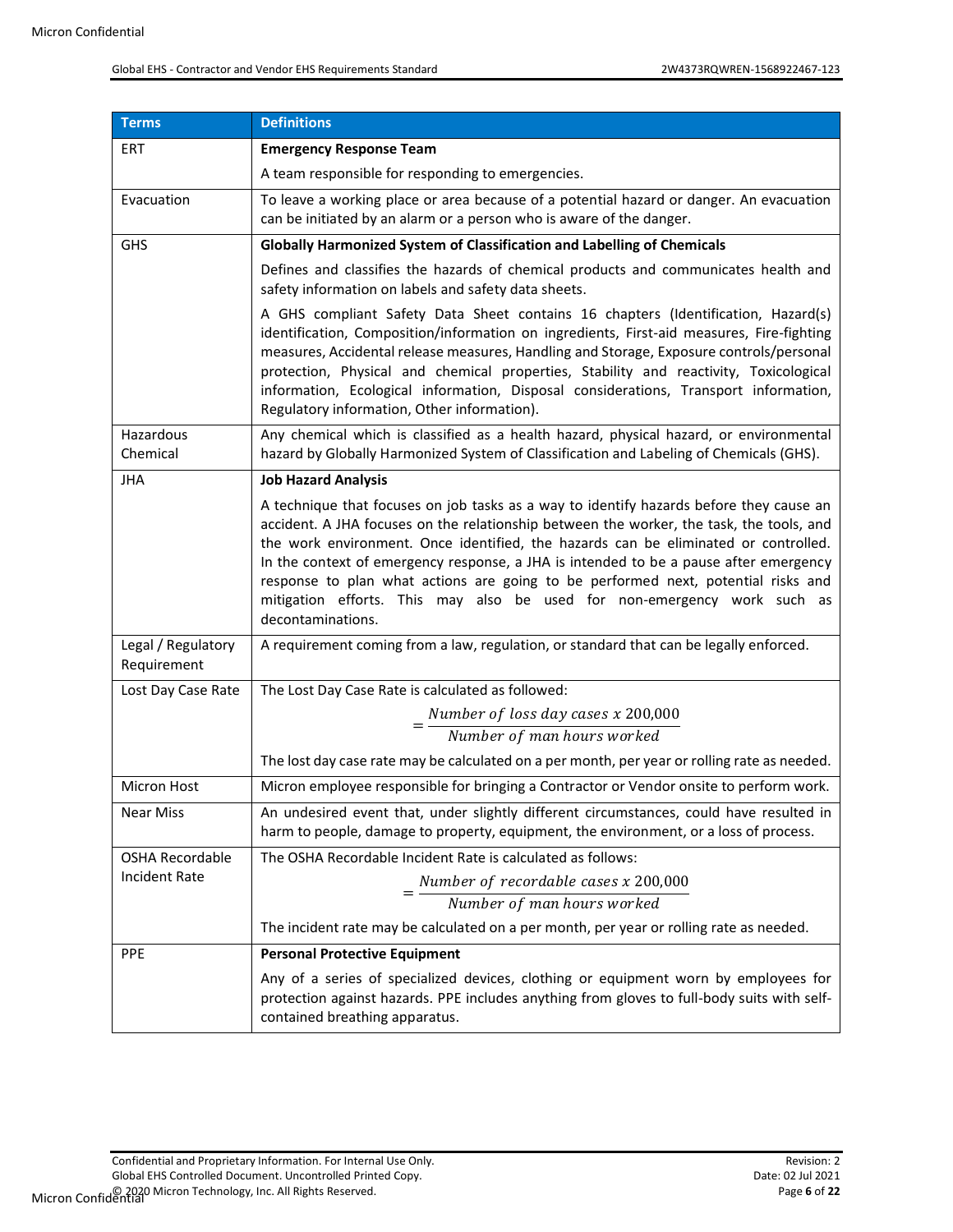| Terms                             | <b>Definitions</b>                                                                                                                                                                                                                                                                                                                                                                                                                                                                                                     |
|-----------------------------------|------------------------------------------------------------------------------------------------------------------------------------------------------------------------------------------------------------------------------------------------------------------------------------------------------------------------------------------------------------------------------------------------------------------------------------------------------------------------------------------------------------------------|
| <b>Process Safety</b><br>Incident | A process safety incident is one where there is unplanned or uncontrolled release of a<br>material and which meets the following criteria:                                                                                                                                                                                                                                                                                                                                                                             |
|                                   | A process must have been directly involved in any damage caused<br>$\bullet$                                                                                                                                                                                                                                                                                                                                                                                                                                           |
|                                   | Results in a consequence which meets reporting thresholds<br>٠<br>Occurs in production, distribution, storage, utilities, or pilot plants of a facility<br>$\bullet$<br>Is an acute release                                                                                                                                                                                                                                                                                                                            |
|                                   | A process safety event is one in which there is a loss of primary containment but which<br>doesn't meet all the criteria listed above.                                                                                                                                                                                                                                                                                                                                                                                 |
| RA                                | <b>Risk Assessment</b>                                                                                                                                                                                                                                                                                                                                                                                                                                                                                                 |
|                                   | A procedure through which knowledge and experience of design, use, incidents and<br>accidents and harm are brought together to measure risks for specified scenarios of the<br>equipment being assessed. Risk assessment includes determining the limits of machinery,<br>hazard identification, and risk estimation. It is the process of evaluating the risk(s) arising<br>from a hazard(s), taking into account the adequacy of any existing controls, and<br>determining whether or not the risk(s) is acceptable. |
| Risk                              | The expected magnitude of losses from a hazard, expressed in terms of severity and<br>likelihood.                                                                                                                                                                                                                                                                                                                                                                                                                      |
| <b>RM</b>                         | <b>Risk Management</b>                                                                                                                                                                                                                                                                                                                                                                                                                                                                                                 |
|                                   | A process that is utilized to determine the hazard or risk of an activity as well as the<br>corresponding controls that will mitigate the hazard or risk of performing the task. Common<br>examples include Risk Assessment (RA) and Job Hazard Analysis (JHA).                                                                                                                                                                                                                                                        |
| SC                                | <b>Secondary Containment</b>                                                                                                                                                                                                                                                                                                                                                                                                                                                                                           |
|                                   | Level of containment that is external to and separate from the Primary Containment.<br>Secondary containment is a method of safeguarding used to prevent unauthorized releases<br>of toxic or hazardous gases into uncontrolled work areas. Secondary containment is in<br>addition to the primary containment system. Secondary Containment is required any time<br>there are mechanical fittings.                                                                                                                    |
| Unsafe Act                        | The actions or conduct of individuals or groups, which possess characteristics of a behavior,<br>deliberate or not, that may contribute to a mishap such as work-related illness or injury.                                                                                                                                                                                                                                                                                                                            |
| <b>Unsafe Condition</b>           | The physical attributes of an environment where safety controls have been ignored,<br>bypassed, or insufficiently developed to eliminate potential for hazards, and eventual<br>mishaps.                                                                                                                                                                                                                                                                                                                               |
| Work-Related                      | An injury or illness that:                                                                                                                                                                                                                                                                                                                                                                                                                                                                                             |
| Recordable Injury                 | resulted from an undesired event or exposure in the work environment, and<br>$\bullet$<br>was caused, aggravated, or contributed to by the worker's work activities.<br>$\bullet$                                                                                                                                                                                                                                                                                                                                      |

# <span id="page-6-0"></span>5 References

| <b>Internal References</b>                                    | Link                        |
|---------------------------------------------------------------|-----------------------------|
| Global EHS - Confined Space Program Standard                  | 2W4373RQWREN-1568922467-146 |
| Global EHS - Control of Hazardous Energy (CoHE) Standard      | 2W4373RQWREN-1568922467-29  |
| Global EHS - Distracted Walking and Stairwell Safety Standard | 2W4373RQWREN-1568922467-26  |
| Global EHS - Electrical Safety Standard                       | 2W4373RQWREN-1568922467-388 |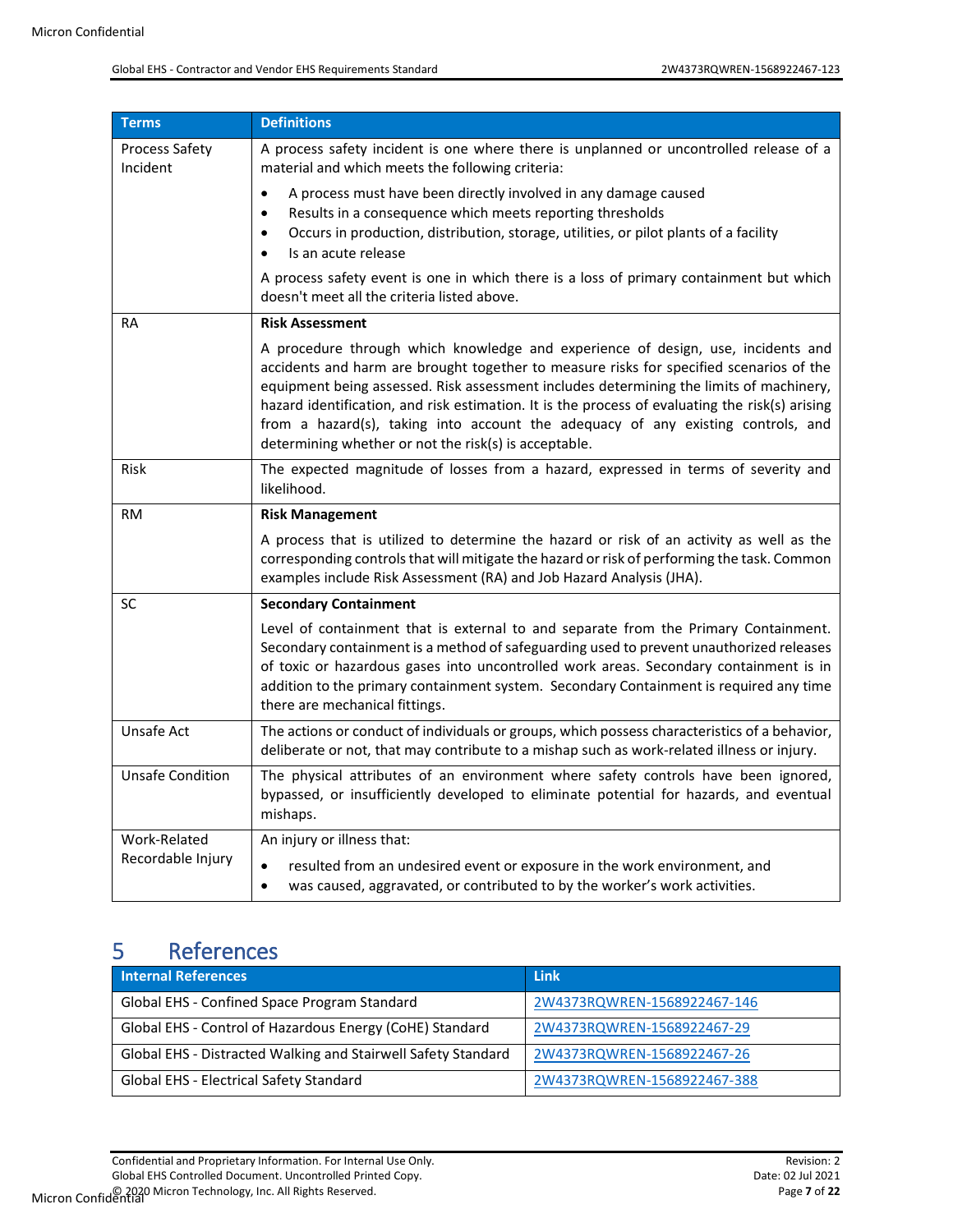| <b>Internal References</b>                                 | <b>Link</b>                 |
|------------------------------------------------------------|-----------------------------|
| <b>Global EHS - Excavation Standard</b>                    | 2W4373RQWREN-1568922467-695 |
| Global EHS - Incident Reporting and Investigation Standard | 2W4373RQWREN-1568922467-279 |
| Global EHS - Lifting and Rigging Standard                  | 2W4373RQWREN-1568922467-82  |
| Global EHS - Lone Worker Standard                          | TEDSZF665RUJ-2038493890-912 |
| Global EHS - Safety Permit to Work Standard                | 2W4373RQWREN-1568922467-394 |
| Global EHS - Work At Heights Program Standard              | 2W4373RQWREN-1568922467-48  |

| <b>External References</b> | <b>State</b> |
|----------------------------|--------------|
| Nil                        | Nil          |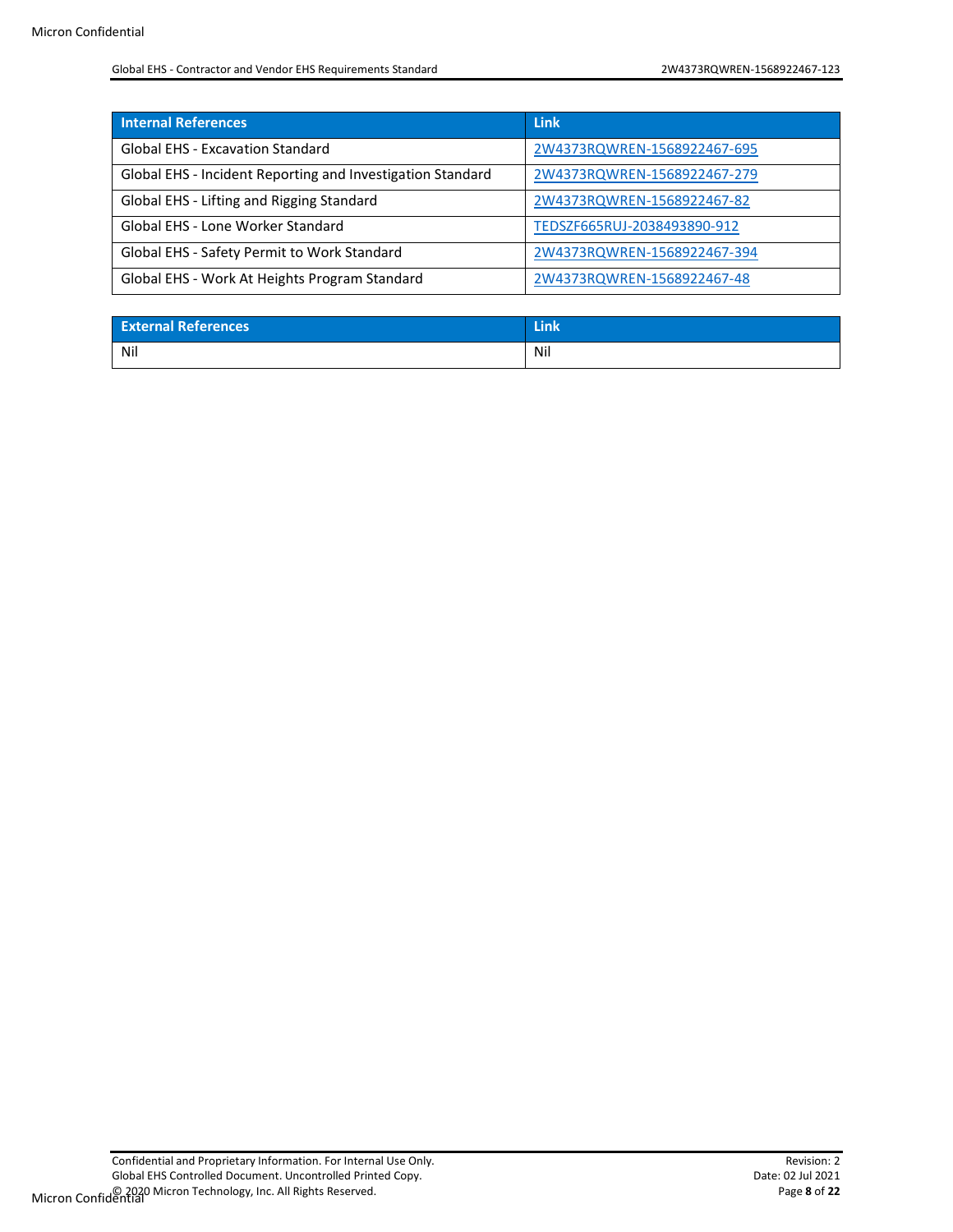# <span id="page-8-0"></span>6 Standard

### <span id="page-8-1"></span>6.1 Applicable EHS and Legal Requirements

- Contractors shall ensure that all work activities comply with local EHS legal requirements and Micron standards. If legal regulatory requirements are more stringent than those established by Micron in this standard, the legal requirements will prevail.
- Failure to comply with local legal requirements or the requirements listed in this standard may result in the removal of contractor employees or contracting firm or being struck from the approved contractor list. All costs associated with the stopping of work because of violations can be charged to the responsible contractor.
- Each Micron site reserves the right to require additional EHS requirements not listed in this standard as needed, based on the hazards and local legal aspects associated with contractor tasks and activities on site. Each Micron project, may at its discretion, include a written addendum that identifies additional local and site requirements.

### <span id="page-8-2"></span>6.2 EHS Pre-Qualification Requirements

- Contractors performing work at Micron will go through an EHS pre-qualification processes administered through Procurement's Supplier Lifecycle and Performance (SLP) Assessment system. Each proposed Contractor and Vendor shall have to meet the following criteria:
	- o OHSA Recordable Incident Rate ≤ 2.1 for the previous 3 years (or equivalent local country incident rate)
	- o Lost Day Case Rate ≤ 1.0 for the previous 3 years (or equivalent local country severity incident rate)
	- o Zero (0) Fatalities in last 5 years
	- $\circ$  Company has not been prosecuted, served with a prohibition or improvement notice or fined by the enforcing authorities for a violation under local Health, Safety or Environmental legislation for the past 5 years.
	- $\circ$  Company has an EHS Management System including formal documented processes in place to identify, manage and review risks and hazards for all their project-specific work activities (e.g., Risk Assessment, Job Hazard Analysis, Standard Operating Procedures, and Control of Work etc.).
- Any Contractor who fails to maintain an acceptable EHS performance record pertaining to the above's shall be required to prepare an EHS Corrective Action Plan demonstrating how it will improve its EHS performance during work contracted under Micron.
- Additional requirements are in place and will be requested of Contractors who may provide or sell chemicals and/or gases to Micron, or who will provide waste management services to Micron, including transportation, storage, treatment, direct reuse, recycling or disposal.
- A Global EHS representative will review and approve all new requests through the Procurement SLP system and ensure that the criteria in the SLP Ariba system or any new Procurement suppliers management system are aligned with this standard.

### <span id="page-8-3"></span>6.3 Training and Orientation Requirements

• Contractors companies are required to provide relevant training to their employees based on the job scope being performed. Training and authorized licensing for any specific task being carried out will be borne by the respective Contractor companies. Micron will provide training to Contractors pertaining to Micron specific risks and expectations.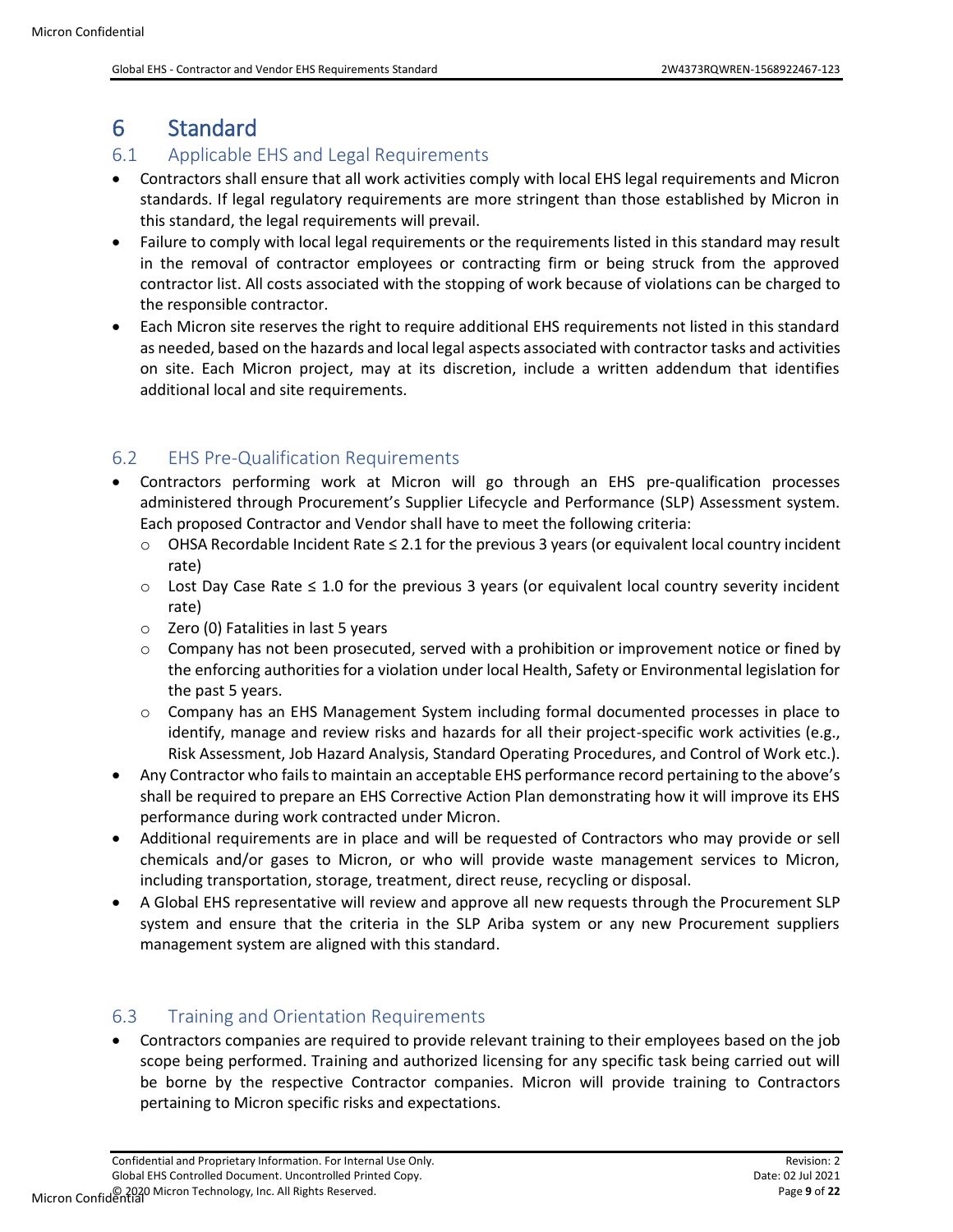- Contractors will be required to attend Micron Contractor and Vendor Safety Orientation training depending on the location and scope of the work. The orientation shall ensure that the Contractors are familiar with hazards and systems that are unique to Micron.
- At the minimum, Contractor and Vendor Safety Orientation shall include the following EHS requirements:
	- o Micron EHS Policies
	- o Message from Micron Leadership Team
	- o Global Safety Rules
	- o Global EHS Requirements and Rules
	- o Incident Reporting
	- o Emergency Response and Preparedness
	- o Risk Management & Environmental Aspect and Impact Assessment Requirements

Depending on the nature of work activities present at Micron site:

- o Personal Protective Equipment (PPE) Requirements
- o Chemical and Gas safety
- o Control of Hazardous Energy (awareness)
- o Working at Height requirements, including Fab Open Floor Tiles requirements (awareness)
- o Housekeeping requirement
- o Confined Space Entry Operation
- o Electrical Safety
- o Live Electrical Work
- o Scaffolds
- o Lifting Operations
- o Permit to Work System (Site Specific)
- o Safety good catch system
- o Two-Person Rule/ Lone Worker Requirements
- o Waste, wastewater, air emission management
- If there is no specific Contractor and Vendor Safety Orientation at site, Micron Hosts will provide sufficient training by briefing the Contractor Employees on Micron EHS requirements before work commences.
- Micron safety orientation training records shall be maintained by the respective Contractors, and shall be produced when requested. The responsible Micron Host shall verify that orientation training has been completed before work commences.
- Micron reserves the right to request or require additional training as needed.

#### <span id="page-9-0"></span>6.4 Risk Management

- Each Contractor shall develop a Risk Assessment (RA) or Job Hazard Analysis (JHA) and an Environmental Aspect and Impact Assessment (EAIA) for all scheduled and ad-hoc tasks and work activities in the respective scope of work performed at Micron premises prior to the commencement of work.
- Contractors shall appoint a team of competent personnel to conduct RAs or JHAs for all the work activities in the job or task awarded. All work activities shall have safety and environmental precautionary measures outlined in activity-based procedures or other means to protect Micron and Contractor employees, the environment and Micron property, as needed.
- Contractor RAs and JHAs shall be reviewed and approved by the Contractor company Management Representative. The submitted RAs and JHAs shall be reviewed at least once every three (3) years, or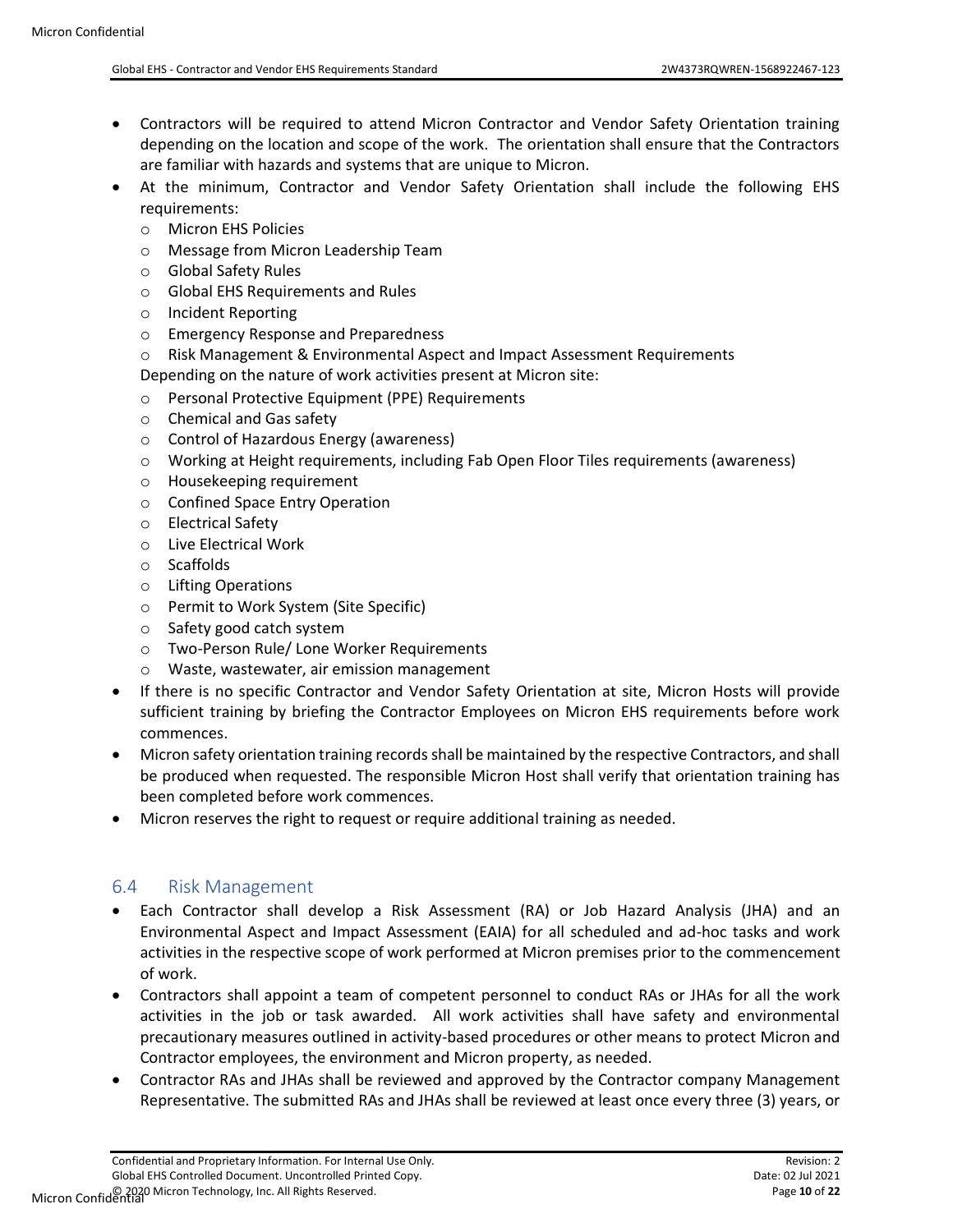when there are significant changes in work activities, or after a review of incident, near miss or dangerous occurrence related to the work activities.

- Contractors shall conduct initial and periodic training to ensure that all their employees comprehend and implement the contents of the RAs and JHAs. All safety and environmental precautionary measures identified in the RAs and JHAs must be verified for compliance before work commences daily.
- Micron Site EHS may be contacted for specific information pertaining to RA or JHA requirements, such as advice on acceptable formatting and standard control measures that are acceptable within the Micron work environment. As Risk Management is mandatory in some regions, Site EHS teams may specifically indicate the site risk management procedures in order to meet local regulatory requirements for their region.
- When needed, Contractors will be requested to participate in Hazard and Operability Studies (HAZOP) as subject matter experts on their equipment/tool sets.
- At no time shall a Contractor change equipment or tool parts, chemicals in use, or approved procedures for completing a task, without first going through the management of change procedure that exists at each Micron site or through their Micron Host. This is to ensure that all risks associated with the planned change can be appropriately assessed.

### <span id="page-10-0"></span>6.5 Incident Reporting and Investigation

- All Contractor Employees involved in an EHS or Process Safety-related incident at a Micron location shall report the incident to their Company Management Representative, Micron Host and Site EHS immediately. Where available at each site, the Contractor Employees are to either call for emergency assistance using the local site emergency number, or report to the Health Center for medical aid.
- All Contractor Near Miss Incidents shall be reported to the Micron Host and Site EHS Representative as soon as the incident is contained. Near Miss categorization will be determined by Micron with Contractor input.
- The Contractor Representative, together with the Micron Host is responsible for providing the EHS incident notification to the Micron Site EHS Representative upon containment of the incident in accordance with the Global EHS - [Incident Reporting and Investigation Standard.](#page-6-0)
- If the incident meets the criteria identified for a Micron First Alert Notification, the Site EHS team shall initiate a First Alert Notification.
- Incident notifications shall be fact-based, non-speculative, avoid a rush to conclusion and include the following information at a minimum:
	- o Date, Time and Location of the incident
	- o Any injuries sustained and current status of injured persons
	- o Any chemical release to the environment
	- o Details of the incident known at the time of notification
	- $\circ$  Persons involved in the incident
	- o Status at the time of the notification e.g. location, containment actions in place
	- o Contact person from Contractor company if more information is required.
- Where needed, a Supplier Quality Notification (SQN) will be issued to the Contractor for completion of an incident 8D report.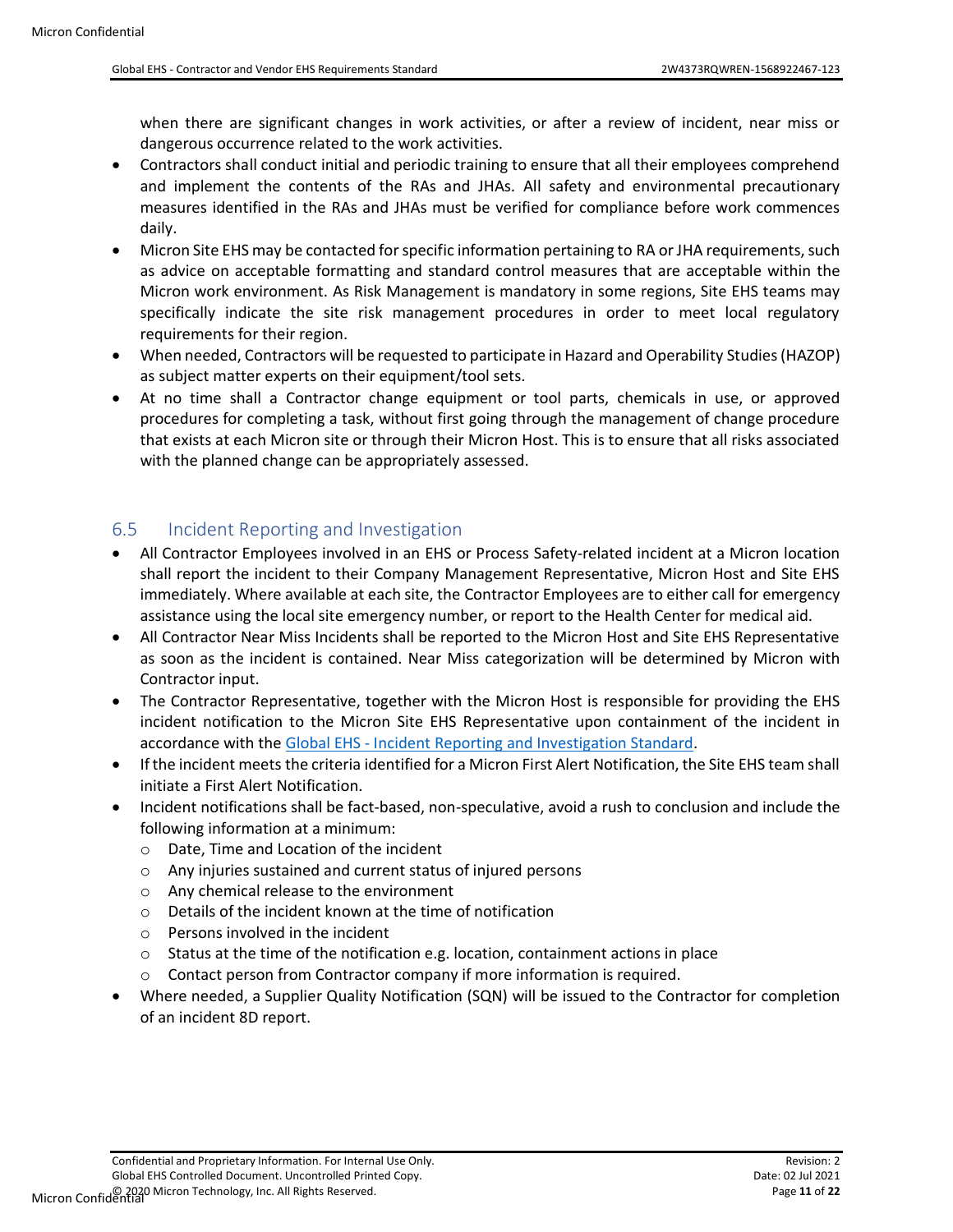#### <span id="page-11-0"></span>6.6 Emergency Response and Reporting

- In the event of an emergency evacuation, all personnel shall follow Micron site emergency evacuation procedures to exit the building through the nearest emergency exit. If working in the clean room, exit the building without removing the clean room garments. Never use an elevator/lift during an emergency evacuation.
- Once outside of the building, personnel shall travel to the nearest muster station/assembly point and report to the muster station/evacuation coordinator. Contractor employees are not to leave the site or area until a head count can be determined to ensure personnel are safe.
- Micron ERT is the primary emergency response team at Micron manufacturing facilities. All Contractors discovery of fires, chemical spills, leaks, or odors shall be reported immediately to the Micron ERT by calling the site emergency number.
- The primary means of notifying site personnel of an evacuation are audible alarms, visual flashing lights, or verbal instructions. The Incident Command Control Center for Micron manufacturing facilities will activate the appropriate alarms and may follow with an announcement on the publicaddress system.
- If a Contractor employee is contacted by a chemical substance, the employee shall move to the nearest emergency eyewash / shower and flush the affected area with copious amounts of water for a minimum of 15 minutes. For exposures to the body, all clothing must be removed. Note: For exposure to Hydrogen Fluoride or hydrofluoric acid, after flushing for 5 minutes immediately apply calcium gluconate which is available from the Micron ERT.
- Manufacturing areas where toxic gases are used have an automatic gas monitoring/leak detection alarm system. The alarm system continuously monitors for the presence of hazardous flammable and toxic gases. Evacuation is required when local emergency lights are flashing in conjunction with the audible alarm.
- Micron is not responsible for Contractor-owned first aid kits. If a Contractor supplies first aid kits for their employees, the kit must be identified with the owner's name and contact information, and be registered with Micron Site EHS. The owner must be able to prove that a monthly inspection occurs which ensures sufficient inventory and no expired materials within the first aid kit.

### <span id="page-11-1"></span>6.7 EHS Specifications and Requirements

This section outlines minimum EHS compliance requirements. All Contractors performing work for Micron are expected to comply with these requirements. Failure to abide by these requirements may subject the Contractor to corrective action that may result in disqualification for future consideration of work at Micron.

#### <span id="page-11-2"></span>6.7.1 General Site EHS Requirements

- All Contractor employees shall correct and report all unsafe conditions to their Supervisor or Micron Host immediately.
- All Contractor employees shall comply with all posted safety instructions such as caution, warning, and restricted area signs.
- Barriers and barricades, including red danger or yellow caution tape shall not be crossed for any reason unless given proper authorization by those performing the work. These barricades shall have signage stating what work is being performed and who is performing it and include contact information and date.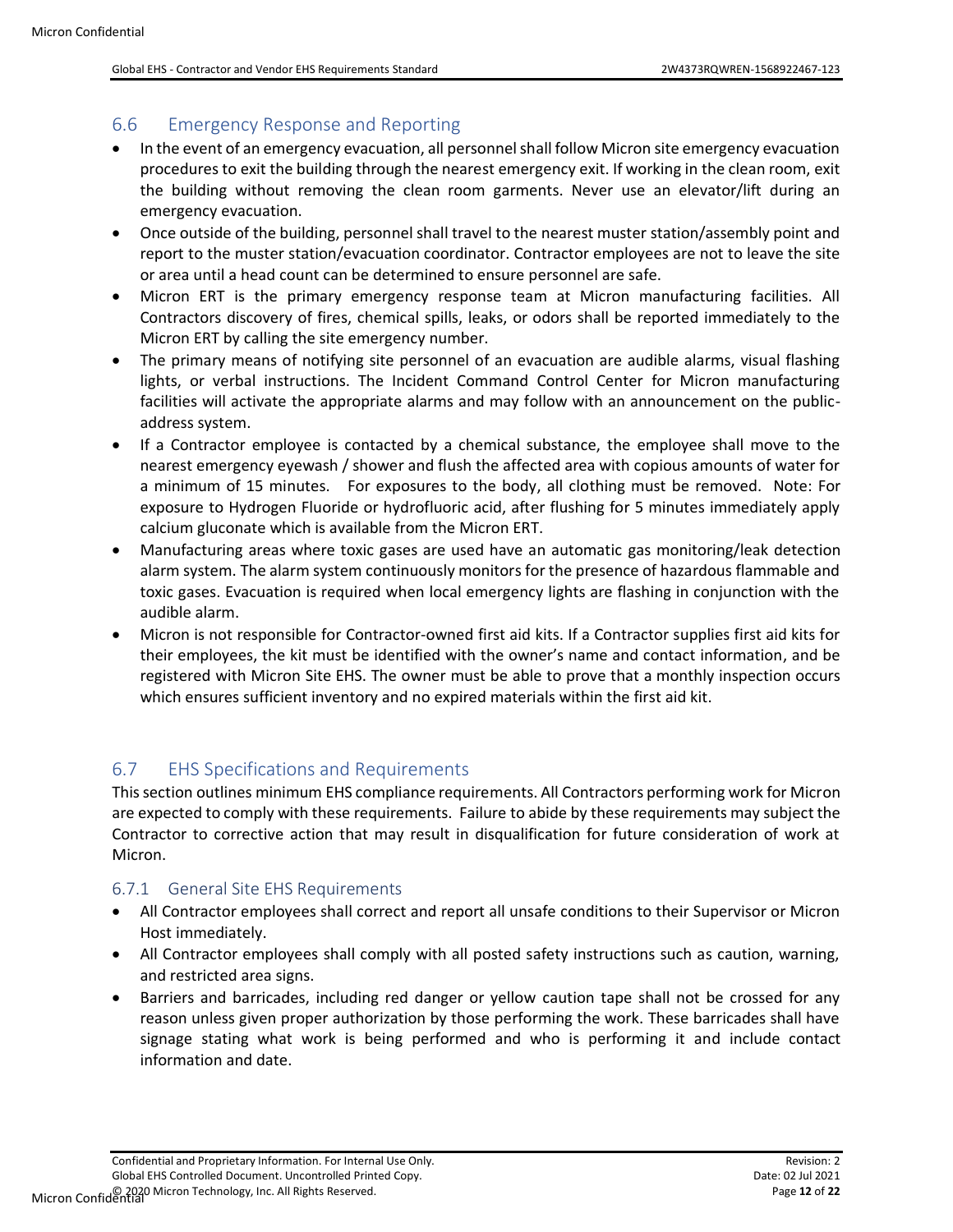- Contractor employees shall never tamper with or defeat safety devices (such as guards, shields, interlocks, smoke or flame detectors, sprinklers, PA speakers, exhaust airflow monitors) or operate valves, breakers, disconnects, blast gates, or other similar control devices, without formal approval.
- No work is to take place on operational systems unless prior approval has been given by a Micron employee and any permit required for the work has been submitted and signed off.
- All equipment used shall be in good working condition, and where needed include an inspection program to ensure on-going suitability for the tasks required.
- Life safety systems, including exhaust, alarm, fire detection, and the like shall not be interrupted without proper control measures in place and approval from an authorized Micron representative.
- Aisles, exit routes, doorways, and access to emergency equipment (such as fire extinguishers, emergency eyewash/showers, fire control stations) shall never be blocked by material or equipment.
- Material or equipment shall not be stored in exit passageways or stairwells.
- All Contractor material or work areas shall be kept neat. Housekeeping shall be monitored by the Contractor Site Supervisor or EHS personnel to ensure compliance with safety and contamination control requirements.
- Gasoline, liquefied petroleum gas (LPG), or other internal combustion engines shall not be operated inside buildings, on roofs, or near the fab building without Micron approval and proper controls in place.
- Horseplay, unsafe acts, threats, violent behavior or harassment of any kind will not be tolerated by any Contractor employee. Violators will be subjected to immediate removal from the site as well as notification to local law enforcement agencies, if necessary.
- Utility knives, box knives, and similar cutting devices shall be stored with the blades retracted. Use of safety knives is recommended wherever possible.
- Safe practices per the Global EHS [Distracted Walking and Stairwell Safety Standard](#page-6-0) must be followed at all times.
- All traffic rules and signs must be followed at all times. Contractor employees must use designated pedestrian crossings.

### <span id="page-12-0"></span>6.7.2 Permit to Work

- Contractors and Vendors shall ensure work permits are completed, submitted and approved before starting any work according to the Global EHS - [Safety Permit to Work Standard.](#page-6-0) Permits that are required at Micron facilities include:
	- o Work at Height
	- o Hot Work
	- o Energized Electrical Work
	- o Crane Lifting
	- o Excavation
	- o Confined Space Entry

Additional site specific permits may include:

- o Demolition Permits
- o Life Safety System Bypass Permits
- o Fire System Impairment Permits
- As part of the permit submission, site incident prevention plans (SIPP), JHA/RA, pre-task plans, worker competency and training records and emergency and rescue response plans may need to be submitted. Requirements are listed in the standard, and for clarification the Micron Host or Site EHS should be consulted.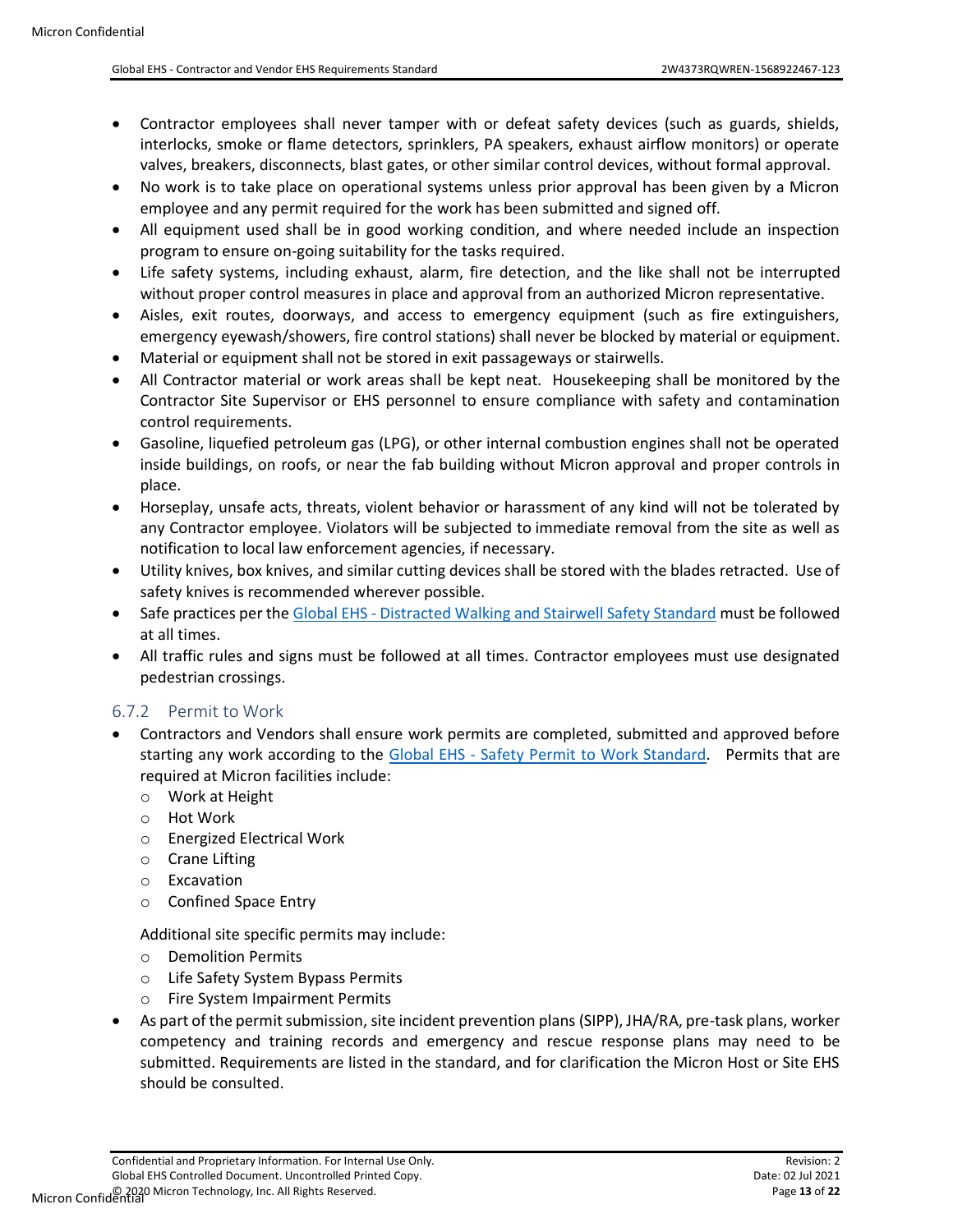#### <span id="page-13-0"></span>6.7.3 Working at Height

- Contractors shall implement a working at height fall protection plan that meets or exceeds Micron Global EHS - [Work At Heights Program Standard,](#page-6-0) and local EHS legal requirements. Contractors shall define the scope of work and identify all possible working at height activities and the hazards associated with them.
- Contractors shall identify the scope for walkable ceiling panel work and define the safety requirements for such work. The different types of loads that a walkable ceiling may be subjected to, must be considered and planned, including the dead load of the work itself and imposed loads such as maintenance activities. The installed walkable ceiling shall be inspected for structural integrity and their supports have been designed for that purpose by a competent person before use. Any perforated or modified ceiling panel should be secured and personnel shall be prohibited from standing or walking on it. Access to walkable ceilings shall be controlled with a permit to work system and restricted to authorized trained personnel.
- All personnel who might be exposed to fall hazards shall be trained and training records shall be available at the request of Micron. The written certification record shall contain the name or other identity of the employee trained, the date(s) of the training, and the acknowledgement of the training facility/ person who conducted the training or the signature of the employer.

#### <span id="page-13-1"></span>6.7.4 Scaffolds

- All use and erection of any type of scaffolds shall comply with the Global EHS Work At Heights [Program Standard](#page-6-0) and local EHS legal requirements.
- Scaffold materials shall meet the minimum structural integrity requirements for its type and purpose. At no time shall wooden scaffolds be used on-site.
- Scaffolds shall be inspected:
	- o Upon completion of its construction, erection or installation;
	- $\circ$  At intervals of not more than 7 days immediately following the date of the last inspection by the scaffold supervisor;
	- $\circ$  after exposure to weather conditions likely to have affected its strength or stability or to have displaced any part.

#### <span id="page-13-2"></span>6.7.5 Mobile Elevated Work Platforms (MEWP)

- All MEWPs must be inspected daily, per manufacturer recommendations, prior to commencing work.
- Fall protection must be worn while the MEWP is elevated. The anchor point used must be a manufacturer- approved anchor point.
- Spotter Requirements:
	- o Spotters are required for during all vertical and horizontal movement.
	- $\circ$  Spotters must have direct communication with the operator during any movement.
	- o When it is not possible for the spotter to see obstructions, an alternative plan to ensure zero incidents must be created.
	- $\circ$  Spotters must have line of sight and be in visual contact with the operator.
	- $\circ$  Spotters must be trained on MEWP emergency procedures and on their roles and responsibilities

#### <span id="page-13-3"></span>6.7.6 Overhead Work

- A "Stop the Drop" Work Program shall be developed by the contractor to ensure zero risk with dropped objects.
	- o Employees shall be trained in falling object prevention
	- $\circ$  As a minimum, training must consist of an initial new hire training and an annual refresher training.
	- o Add falling object prevention refreshers to regular toolbox talk rotation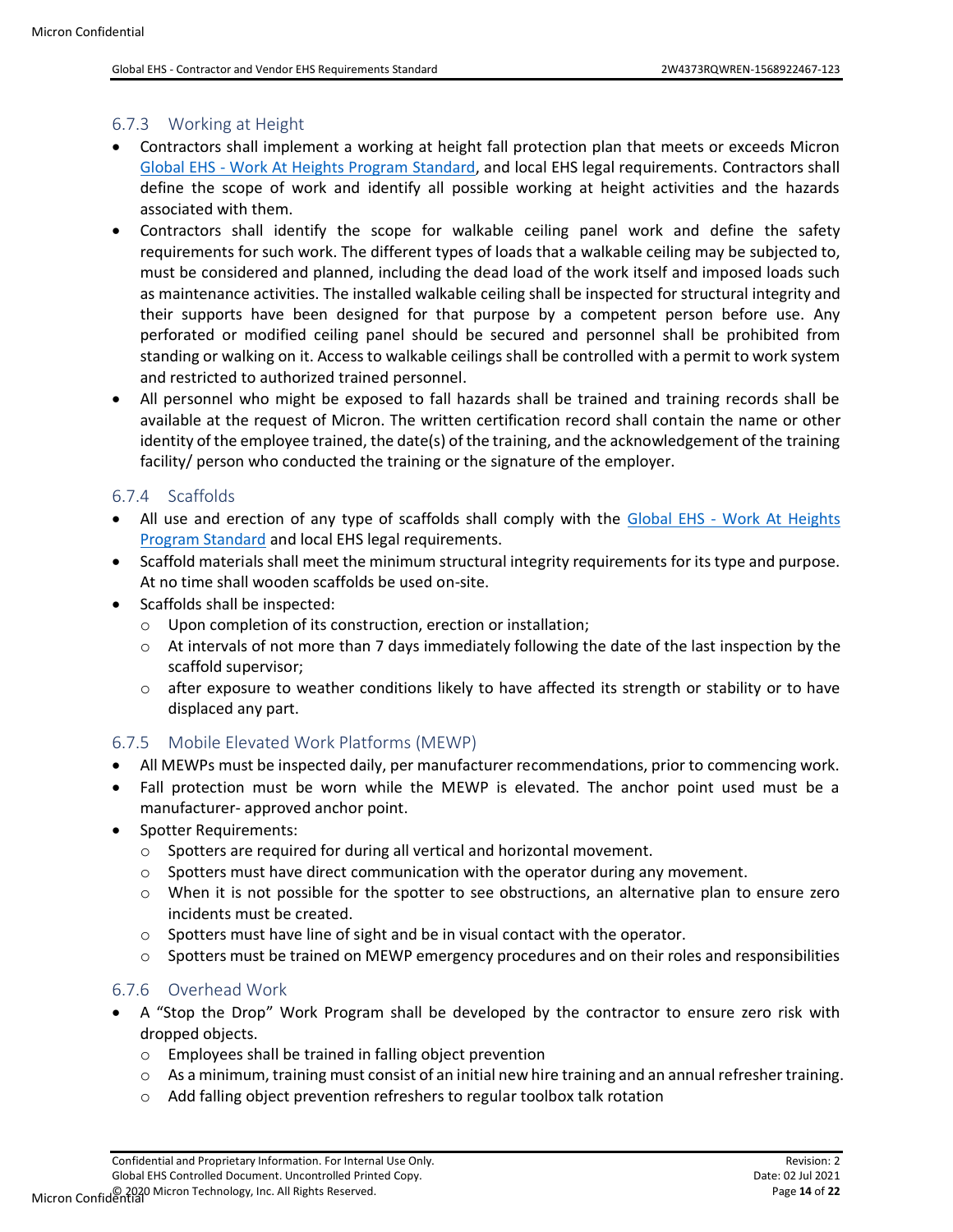- o Utilize pre-task planning (PTP) for daily risk and/or hazard mitigation
- o Always follow proper rigging procedures
- $\circ$  Site barrier policy must be complied with
- $\circ$  Remove all tools and unused materials from elevated work areas as soon as the job is complete.
- $\circ$  A post job walk shall be performed to ensure all tools and materials are removed from heights.
- Hand / Power Tools and Material use at Height
	- o All unnecessary tools / material shall be left at ground level.
	- $\circ$  All hand and power tools must be positively secured (tether or equivalent) whenever there is a potential that they may fall eight feet or more, including at:
		- Unprotected holes, edges, or guardrails
		- When working from ladders
	- o Within the confines of a mobile elevated work platform Personnel are allowed to remove tools from containers/holders in order to tether.
	- $\circ$  If hand / power tools cannot be tethered and materials cannot be secured a risk assessment must be completed and mitigation measures agreed with Site EHS (mitigation may include bullet proofing, exclusion zones, etc.).
- Contractors will be subject to audits by Micron to assess performance against program requirements.

# <span id="page-14-0"></span>6.7.7 Personal Protective Equipment (PPE)

- Contractors shall provide their employees with personal protective equipment (PPE). Contractors shall evaluate each work task and provide, at no cost to the employee, the proper personal protective devices to perform the work tasks safely. PPE on Micron sites shall consist of the following:
	- o Hard hat
	- o Safety glasses
	- o High-visibility, reflective vest
	- o Long pants
	- o Heavy-duty, work boots or shoes
	- o Task appropriate gloves
- Contractors must control their work zones and effectively communicate the hazards of the work area, including providing required PPE to all personnel requiring access to those work areas. Contractor employees shall wear the appropriate PPE for work tasks they are performing or assisting in, as specified by the respective RA / JHA. Additionally, certain work areas may have been evaluated by Micron and have specific PPE requirements posted which are required to be followed.
- Proper clothing shall be worn by all Contractors adequate to protect them from hazards. Sleeveless shirts, shorts, or open-toed shoes are not permitted by Contractor employees. Contractors shall be aware that cleanroom garments, including coveralls and gloves, do not provide protection against chemical contamination. High-visibility, reflective vests must be worn at all times when work is being carried outdoors.
- Micron has identified work in chemical/gas rooms, work on or within the sub fab pipe rack, and/or breaking, cutting, repairing, or installing chemical and gas lines or ductwork as potentially hazardous. This work requires specific chemical protection to prevent contamination. Suitable gloves, safety glasses, apron, full-face shield, and boots must be worn when handling dangerous materials.

### <span id="page-14-1"></span>6.7.8 Chemical and Gas Safety

• Contractor Management must ensure that the proper PPE has been identified for work activities being carried out based on risk assessments for work involving chemicals, and are communicated to all their employees.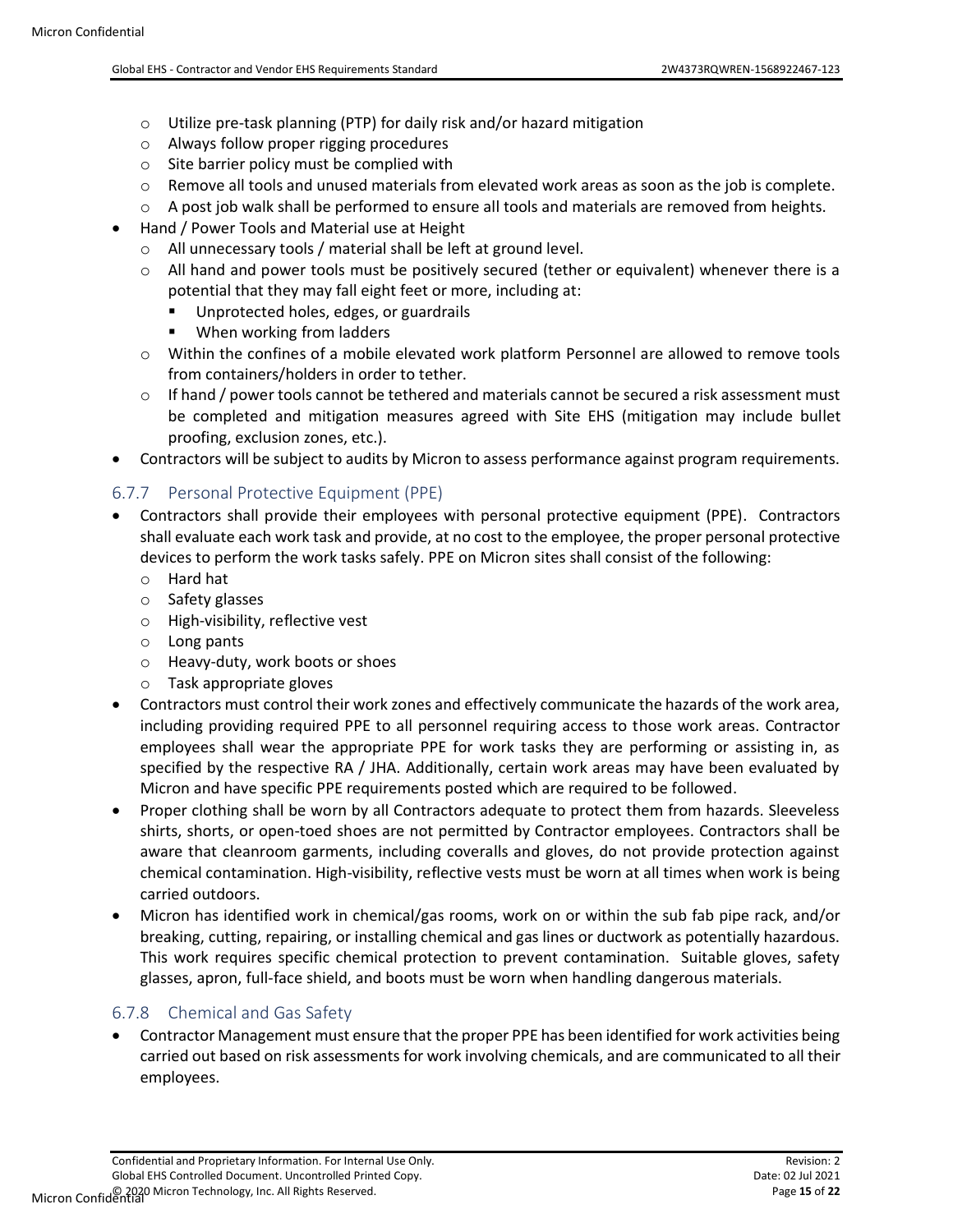- Contractors shall inform their Micron Host and call the site emergency number immediately if a chemical or gas leakage or process safety incident is suspected or identified during the course of their work.
- Contractors are required to request Micron-approval for any chemical intended to be used at a Micron site prior to bringing the chemical on site. All chemical requests must include a GHS compliant Safety Data Sheet (SDS). The use of unapproved chemicals or gases is strictly prohibited. All chemicals used shall be in the original container with the original labels or in properly labelled secondary containers. The labels must include the chemical constituents, hazard information, safety precautions and proper use specifications of the chemical contained within.
- Contractors are responsible for maintaining all the chemical products they are using in a safe manner, which may include the use of flammable cabinets, suitable storage locations, maintaining distances between incompatible chemicals, and keeping containers properly labeled and closed when not in use. Adequate ventilation must be present or provided and maintained at all times when flammable and/or toxic chemicals are used. All chemical containers are to be staged in a correctly sized secondary containment to prevent spillage.
- Contractors using compressed gas cylinders shall ensure they are maintained in an upright position, transported on approved carts, and secured from tipping during storage.
- When removing gas and chemical piping, a buddy system shall be implemented, and each line being removed shall be traced to ensure the proper line is cut. The use of shields may be needed to prevent other lines in close proximity from being damaged. When a line penetrates a wall or floor, a tracer wire will be pushed through the penetration to verify the line. The use of power tools is never permitted when removing gas or chemical piping.
- Suitable gloves, safety glasses, apron, full-face shield, and boots must be worn when handling hazardous chemicals and gases.
- Contractors are fully responsible for responding to oil and/or hazardous material spills resulting from their actions or from their failure to provide adequate safeguards, including without limitation the full cost of the response and any associated clean-up. The Contractor shall indemnify Micron from fines, penalties or other legal exposures caused by any release.

### <span id="page-15-0"></span>6.7.9 Waste Management

- Contractors are responsible for all purchased chemicals and any waste generated using their purchased materials in the course of their work. Contractors shall ensure prompt removal of any waste generated, with particular attention to hazardous waste. Contractors shall follow all applicable legal requirements for proper transportation and disposal of waste.
- Decontamination and verification sign off must be completed before pipes, ductwork, and/or process tools are removed from the site, unless specific arrangements have been made for suitable offsite treatment or disposal.
- All hazardous waste containers shall be properly labeled, including single use containers. Each label shall include, at a minimum, the generating employee's name and contact number, contractor site representative name, Micron Host's name and contact number, date, generation location, description of the waste, and a list of all waste contaminants.
- All hazardous wastes shall be secured and processed at the end of each workday, shift, or when not in use. This includes properly bagging, labeling, and placing the waste in the appropriate waste collection area. No hazardous waste shall be placed into any trash receptacle or compactor on Micron sites.
- All hazardous waste containers are to be staged in correctly sized secondary containment to prevent spillage.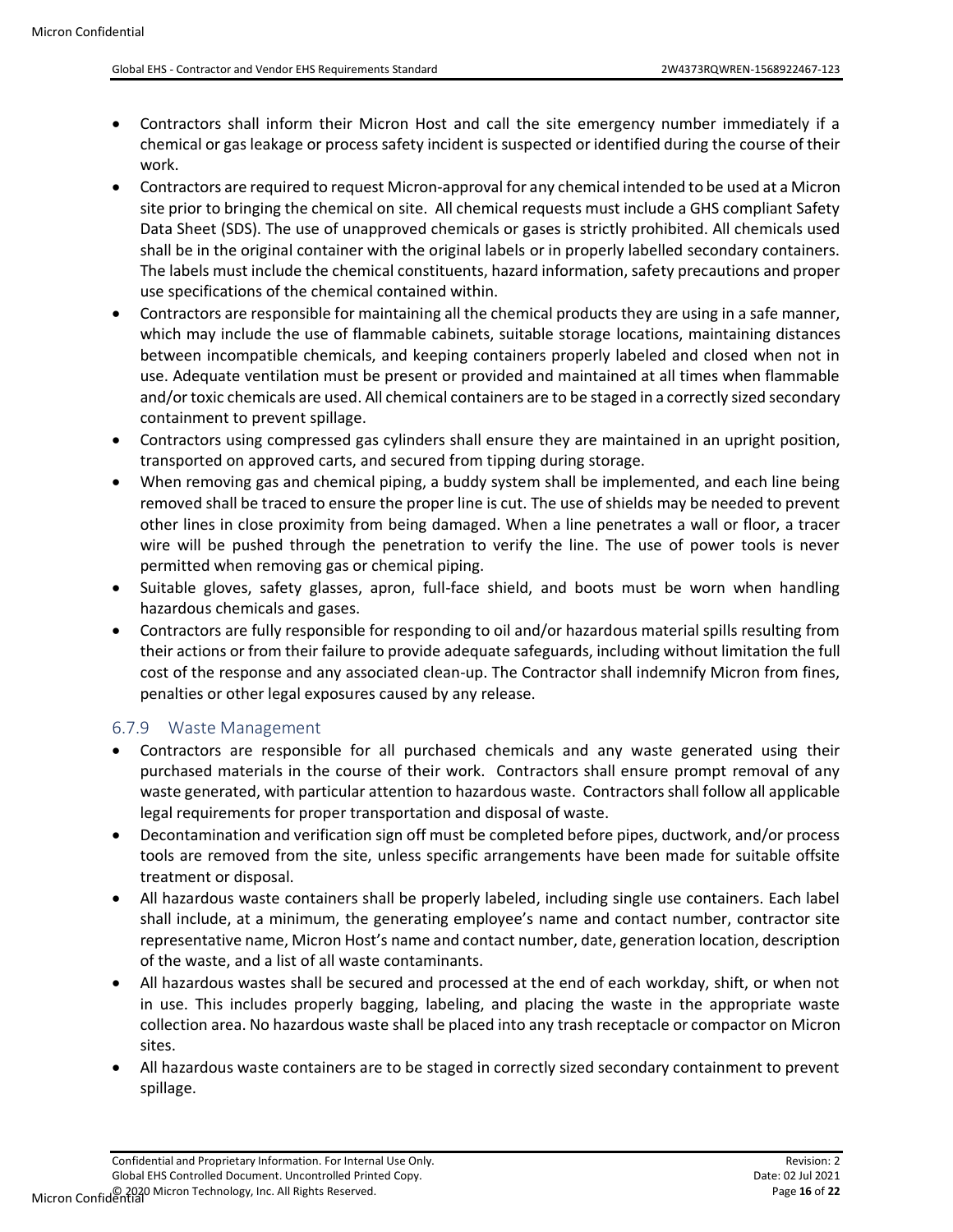#### <span id="page-16-0"></span>6.7.10 Lone Work

- Micron defines requirements around Lone Work in the Global EHS [Lone Worker Standard.](#page-6-0) A Lone Worker is an individual who performs an activity that is carried out in isolation from other workers or without close or direct supervision. Additionally, an individual is further considered to be a lone worker if he or she works by himself/herself at a work site in circumstances (i.e., remote location, lack of regular traffic, area not normally occupied) where assistance is not readily available when needed.
- Contractors should analyze each work assignment and evaluate the hazards to decide whether a worker is considered a Lone Worker. Once Lone Worker status has been determined the Supervisor should decide appropriate controls to implement in order to ensure Lone Worker safety.
- The common Lone Worker controls used to ensure Lone Worker safety are; the assignment of an additional worker to the task and the use of communication devices by the lone worker.
- If clarification/guidance is needed for determination of Lone Work, consult Site EHS.

#### <span id="page-16-1"></span>6.7.11 Confined Space Entry

- Contractors are required to meet the requirements of the Global EHS [Confined Space Program](#page-6-0)  [Standard.](#page-6-0)
- A confined space rescue team shall be formed, trained and available for rescue prior to any entry into a permit required confined space.
- Contractors shall ensure that a confined space entry permit has been approved by a competent confined space assessor before entry into any confined space.
- The confined space assessor shall test the atmosphere of the confined space prior to entry by any person. The test shall include but not be limited to the level of oxygen content, flammable or toxic gas or vapor in the space that is to be entered.
- Contractors shall have controlled access/egress points to confined spaces to prevent unauthorized access. Where practicable the Contractor shall ensure that there are at least two readily accessible escape routes from each confined space. The Contractor shall operate a tag system for entry so that all personnel entering the confined space can be accounted for.
- Gas monitoring shall be conducted by a competent confined space assessor to certify that the confined space is safe for personnel to enter and thereafter at every two (2) hour intervals. In addition, the Contractor shall ensure that suitable atmospheric monitoring devices such as anemometer and wet/dry bulb thermometer are made available for the competent confined space assessor to determine the air flow, ambient temperature and humidity level within the confined space.
- Contractors shall ensure that adequate and effective ventilation is maintained in the confined for the purposes of entry into and work in the confined space. The air supply for the ventilation shall be from a source free from contaminants. Ventilation must provide constant circulation of fresh air through all parts of the confined space. If mechanical exhaust is used for ventilation, the exhaust air from the ventilation system shall be exhausted to an area outside the confined space where it does not present a hazard to any person.

#### <span id="page-16-2"></span>6.7.12 Hot Work

- A Hot Work Permit process is required for any temporary operation involving open flame, heat, or spark production. This includes, but is not limited to brazing, cutting, grinding, soldering, pipes thawing, welding, and torch-applied roofing. Contractor Hot Work permits must meet the minimum requirements set out in the Global EHS - [Safety Permit to Work Standard,](#page-6-0) and of any additional applicable laws and regulations of the location of that Micron site.
- Where possible, contractors need to ensure that hot work is conducted at an offsite location or outside the building away from combustible and flammable materials. Where hot work must be carried out within the premises, the surrounding area must be assessed for control of potential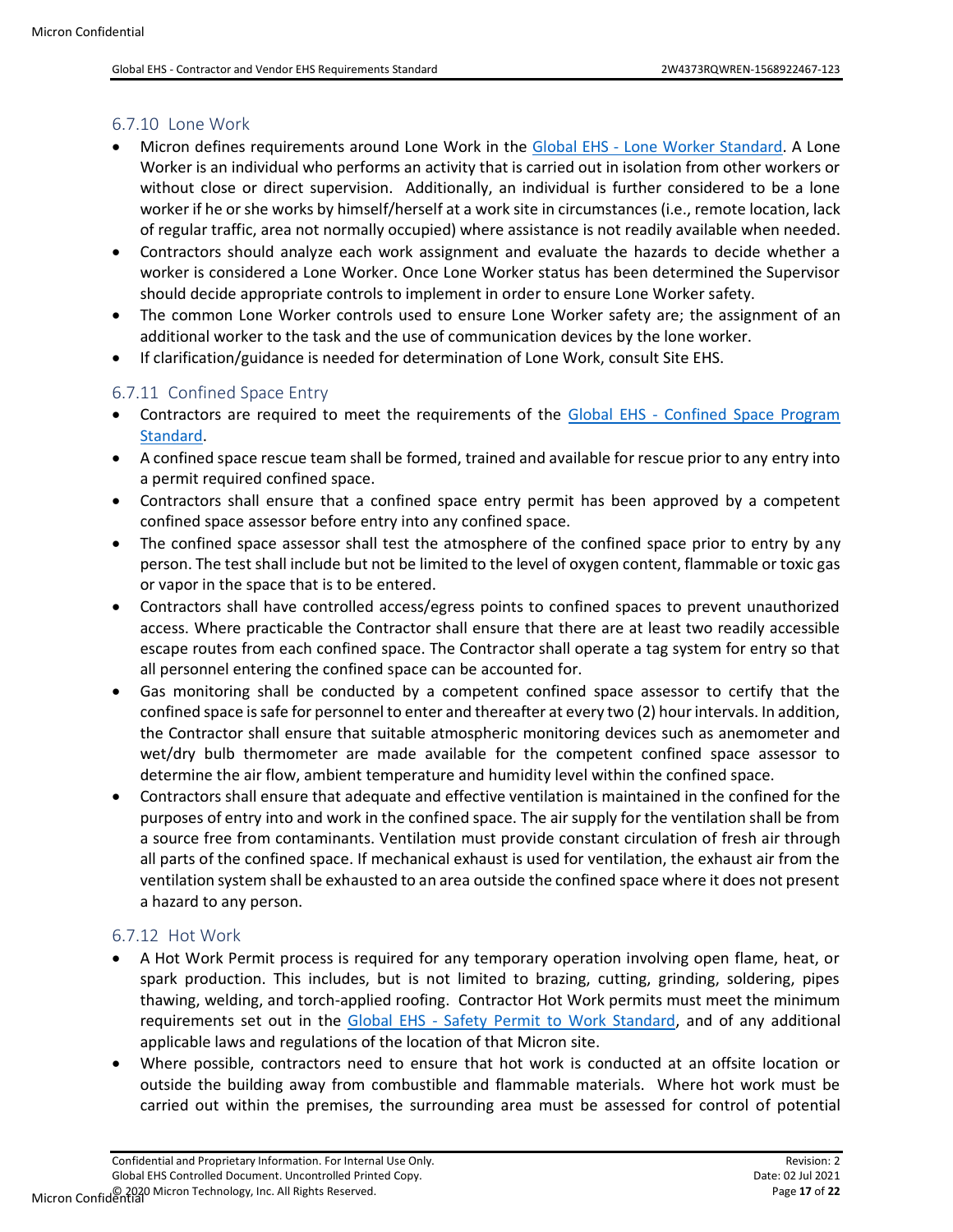hazards such as fire and/or explosion. The Contractor representatives are responsible to ensure all flammable and combustible material in close proximity to the spark-producing operations is protected or removed.

- Remove any flammable/combustible material form a radius of at least 11 meters or 36 feet around the work area. If this is not possible, protect and cover such material with a fire-resistant material. Cover all floors, wall openings and drain with fire-resistant material to prevent slag or sparks from falling to the area.
- A fire watch who is competent and trained to operate the fire extinguisher and fire alarm shall be appointed throughout the duration of the hot work, during breaks and for at least 1 hour of continuous watch after completion of the hot work. The area must be monitored with electronic surveillance or another suitable means such as periodic checks for an additional 3 hours after the work is completed.
- Contractor employees shall use appropriate personal protective equipment (examples: safety goggles required for arc welding and work that generates sparks). Where hot work is carried out in working environment which could affect staff due to sparks, UV glare and fumes, the surrounding area should be shielded and/or fumes exhausted to minimize health impact to staff.
- No hot work shall be done in or near rooms or locations where flammable liquids or vapors are located unless an approved method has been introduced to eliminate the hazard. Local Exhaust Ventilation must be provided at flammable areas and location with poor ventilation when performing hot work. Do not perform any hot work on any equipment unless it has first been depressurized / drained / flushed / purged and lockout/tagout.
- Isolation of existing site Fire Alarm Systems is required when performing hot work at an area where smoke detectors or heat detectors are located. Hot work must be performed at least 2 meters away from the nearest sprinkler head. If not possible, adequate protection for the sprinkler head must be provided.

#### <span id="page-17-0"></span>6.7.13 Electrical Safety

- Contractors shall implement an Electrical Safety program that meets or exceeds the [Global EHS -](#page-6-0) [Electrical Safety Standard,](#page-6-0) local EHS and authority requirements.
- Contractors shall ensure that employees performing electrical installation, operations, or maintenance activities are properly qualified to perform electrical work.
- Ground fault circuit interrupters (GFCI), Earth Leakage Circuit Breaker (ELCB) or Residual Current Devices (RCD) shall be used for all portable electrical equipment, extension cords, and power tools.
- General Electrical Safety requirements include:
	- o Wiring should be routed safely over head at least two meters high.
	- $\circ$  No wiring shall be left on the ground or the floor where there is vehicular or human traffic. If unavoidable, the wiring must be provided with adequate mechanical protection to withstand the wear and tear to which it may be subjected.
	- $\circ$  Precautions must be taken to verify the location of underground and/or inner wall electrical cable routing prior to beginning any excavation/penetration activities. If unsure of the exact location of these interferences, protective equipment must be worn.
	- $\circ$  Heavy equipment must not be operated in close proximity to overhead lines.
- As a general policy, Micron does not allow any service and maintenance of electrical systems that are not properly de-energized and locked out. If it is not feasible, an energized electrical work permit must be signed and approved by both the Site Facilities and Site EHS. In addition, a proper RA/JHA and safe work procedure shall be established to safeguard the personnel performing the tasks to protect them from the risk of shock and electrical arc flash. All live electrical work shall have a minimum of 3 meters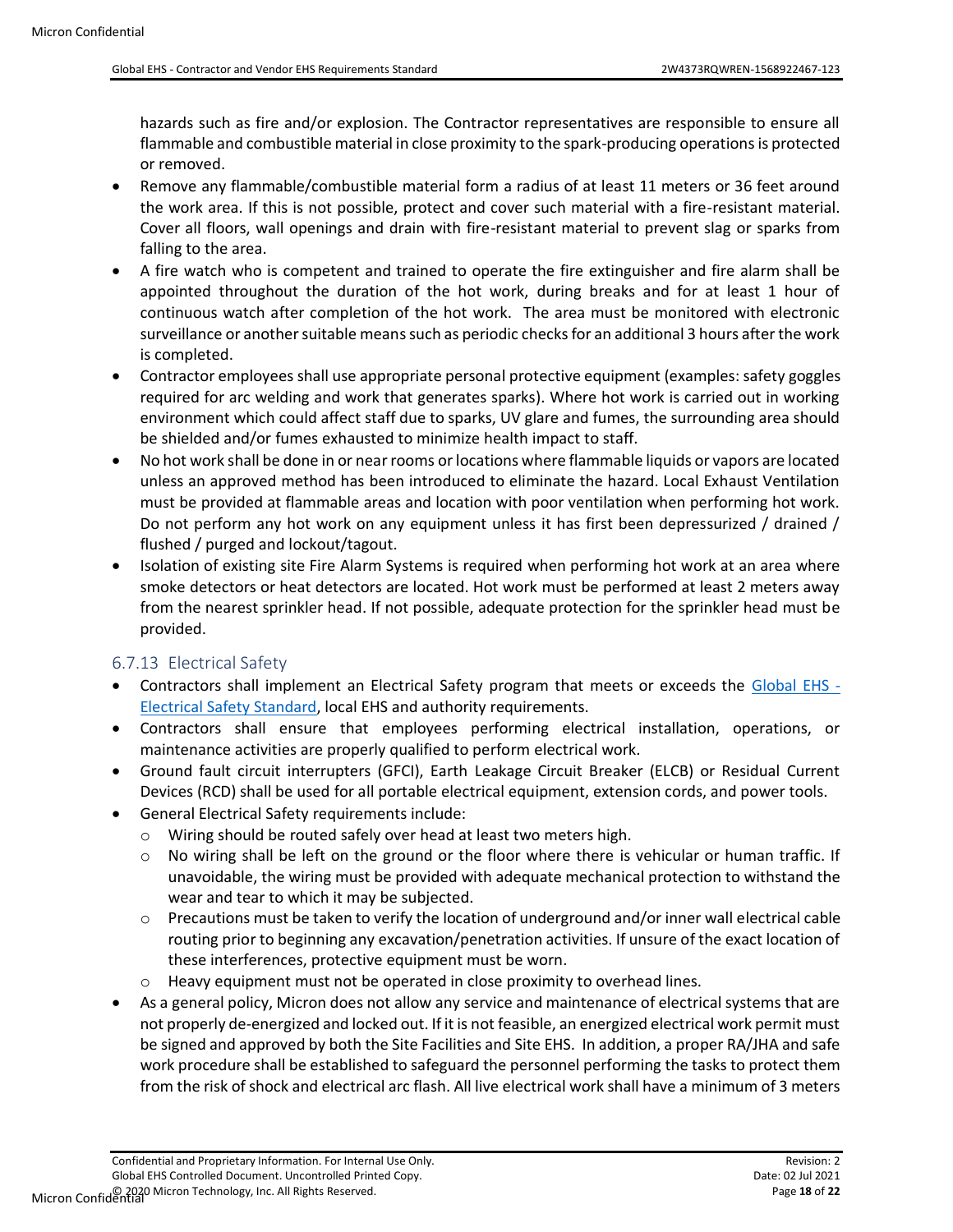(10 feet) barricaded around the operation to protect affected personnel in the area from contact and exposure.

#### <span id="page-18-0"></span>6.7.14 Control of Hazardous Energy

- Contractors shall implement a control of hazardous energy program (Lock out Tag Out program) that meets or exceeds the Global EHS - [Control of Hazardous Energy \(CoHE\) Standard](#page-6-0) and local EHS legal requirements.
- Contractors shall isolate the equipment or system by operating the switch, valve, or other energyisolating device and either block, bleed down, deenergize or otherwise control all stored energy. The Contractor shall also verify that isolation and de-energization has been accomplished by attempting to operate the equipment or system and verifying with appropriate diagnostic equipment. Prior to startup, check the equipment or system to ensure it is in safe operating condition with all guards, etc. in position.
- Micron reserves the color RED for locks used for the control of hazardous energy. No other locks used on Micron sites are allowed to have red bodies or be substantially red, have red bases, bands or other markings that could lead to confusion.

#### <span id="page-18-1"></span>6.7.15 Lifting Operations

All crane lifting operations shall comply with the Global EHS - Lifting [and Rigging Standard,](#page-6-0) and applicable local legal requirements. It is the responsibility of the contractor and/or crane equipment supplier to ensure any crane used on site is in safe working condition. Documentation must be supplied with the crane and reviewed prior to any work.

#### <span id="page-18-2"></span>6.7.16 Excavation Operations

• Any excavation work carried out at a Micron site will need to meet or exceed requirements set out in the Global EHS - [Excavation Standard,](#page-6-0) and applicable local legal requirements.

#### <span id="page-18-3"></span>6.7.17 Raised Open Floor Tile Safety

- The Global EHS [Work At Heights Program Standard](#page-6-0) must be followed by all contractors on any work.
- The open area of the floor must be completely barricaded with rigid barricades prior to removing any tile. Upon exiting the open floor tile and leaving the area unattended (breaks, lunch or the end of the day), the tiles must be replaced. Barricade signage must be filled out with all the appropriate information and posted onto the barricade.
- When pulling floor tiles, all personnel must use proper tile lifting tools and lifting technique. When replacing floor tiles that have been removed and/or modified be sure to replace tiles and support structures exactly as they were designed. If the space beneath the raised floor contains or has the potential to contain any recognized serious safety hazard, contractor shall conduct risk assessment and identify appropriate hazard control measures.

#### <span id="page-18-4"></span>6.7.18 Alcohol and Drug Use

- Micron is committed to fulfilling its legal and ethical responsibility to maintain a safe and efficient working environment. Persons who work while under the influence of drugs or alcohol present a safety hazard to themselves and other employees. Drugs and alcohol are not allowed at any time at Micron locations.
- The use, sale, possession, or distribution of any illegal substance is prohibited on Micron property. Any substance prescribed by a licensed medical provider that may be mistaken for, or cause, similar effects of illegal substances shall be brought to the attention of the Micron Host immediately.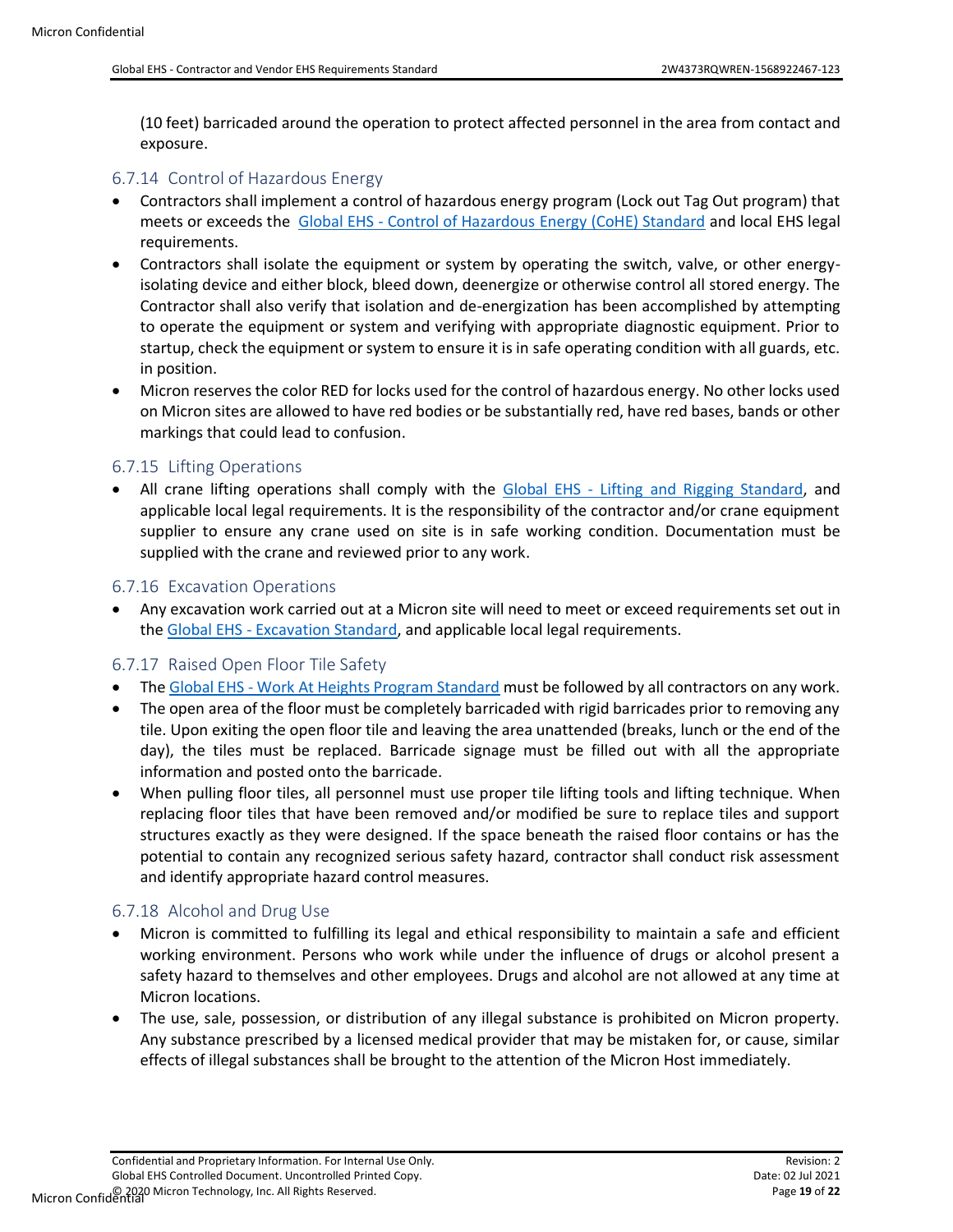#### <span id="page-19-0"></span>6.7.19 Mobile Phone Use

- The use of mobile phones while at work can present a hazard or distraction to the user and/or coworkers. It is prohibited to make or receive calls while:
	- o Operating any type of vehicle or equipment
	- o Working at height
	- $\circ$  Involved in high-risk activities (e.g., spotting, completing mech/electrical, permitted activity etc.).
- Site phone policies vary. Some Micron locations do not permit mobile phone use for any unauthorized users. Some sites operate designated phone points for phone use. Contractors must comply with the site-specific mobile phone control process.
- If making or receiving a call, ensure you are in a safe location. Do not pick up the call if you are in a high-risk area. Always move to a safe area to make/answer calls. Operate a "no walking while texting" policy (e.g., no crossing roads, no walking up/downstairs), as indicated above in Section 6.7.1.

### <span id="page-19-1"></span>6.8 Holiday/Weekend Work Guideline

Contractor shall ensure that work activities are scheduled to incorporate holidays which coincide with Micron and local public/national holidays. Where work is required to be carried out during a Micron holiday or on a weekend, the Contractor shall submit a plan for such work for approval to the Micron Host not less than three weeks prior to the commencement of work.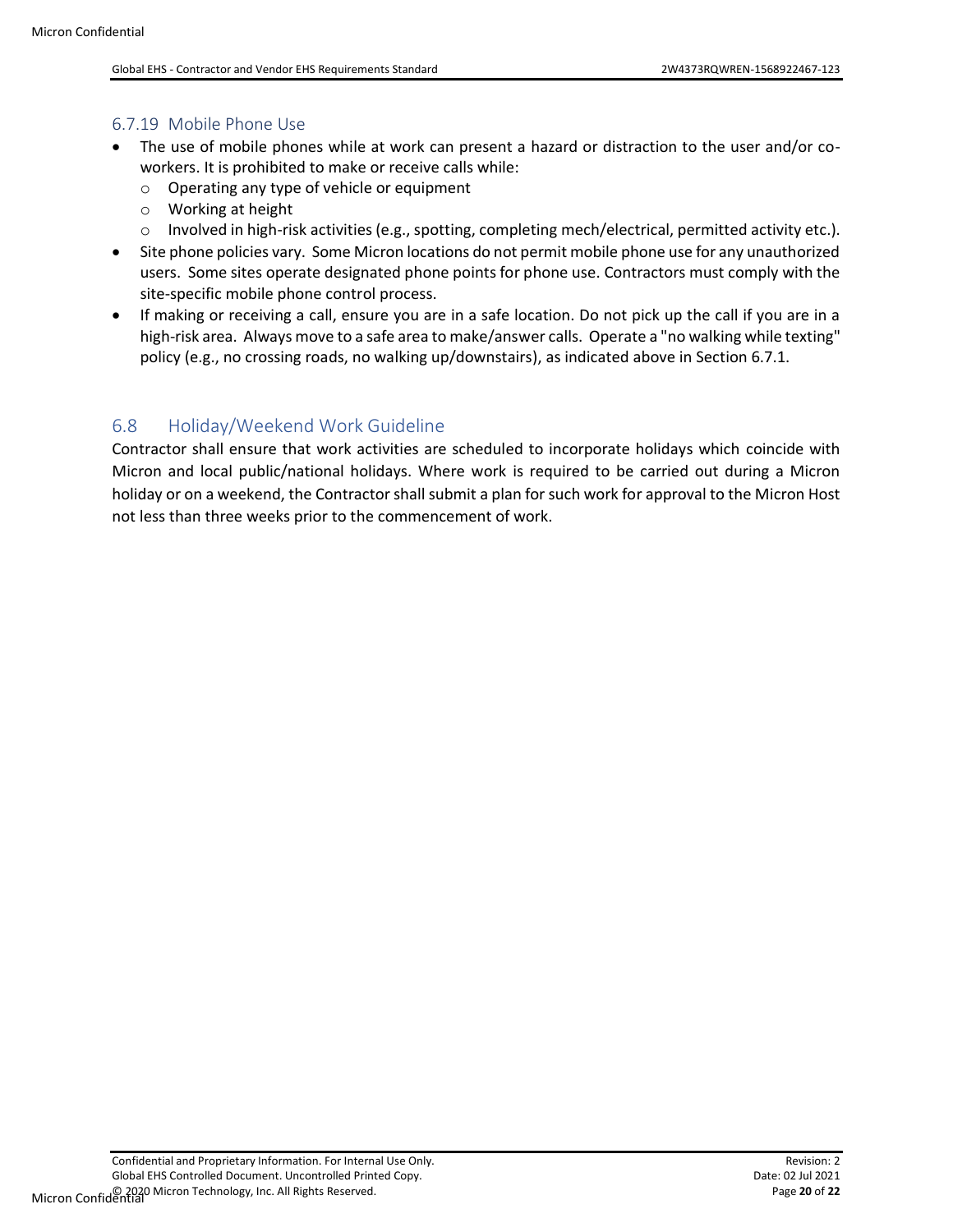# <span id="page-20-0"></span>7 Appendices

Nil

### <span id="page-20-1"></span>8 Document Control

| <b>Items</b>        | <b>Details</b>                                                                                                                                                                                                                                                     |
|---------------------|--------------------------------------------------------------------------------------------------------------------------------------------------------------------------------------------------------------------------------------------------------------------|
| <b>ECN Facility</b> | <b>CORP EHS</b>                                                                                                                                                                                                                                                    |
| <b>ECN Area</b>     | <b>EHS CONST</b>                                                                                                                                                                                                                                                   |
| Approval            | This document is approved by:                                                                                                                                                                                                                                      |
|                     | GLOBAL_EHS_SEAL_LT                                                                                                                                                                                                                                                 |
| Notification        | Notification of changes to this document is managed through Micron's Engineering Change<br>Notification (ECN) process to the following:                                                                                                                            |
|                     | GLOBAL_EHS<br>GLOBAL_EHS_MANAGERS<br>GLOBAL_FAC_NOTIFY<br>GLOBAL_FAC_MANAGER<br><b>PSM</b><br>PSM_MGR<br>GP_ALL_LEADERS<br>TSE_KEG_MOD<br>TSE_KEG_COK_INTERFACE<br>TSE_KEG_SSD<br>TSE_KEG_BURNATE<br>TSE_TEE_INTEGRATION<br>SIGDOC_GLOBAL_EHS_NTF<br>PDE EQUIPMENT |
| Review              | This document will be reviewed at least biennially (once per two years) by Global EHS / PSM<br>through the Periodic Document Review (PDR) process.                                                                                                                 |